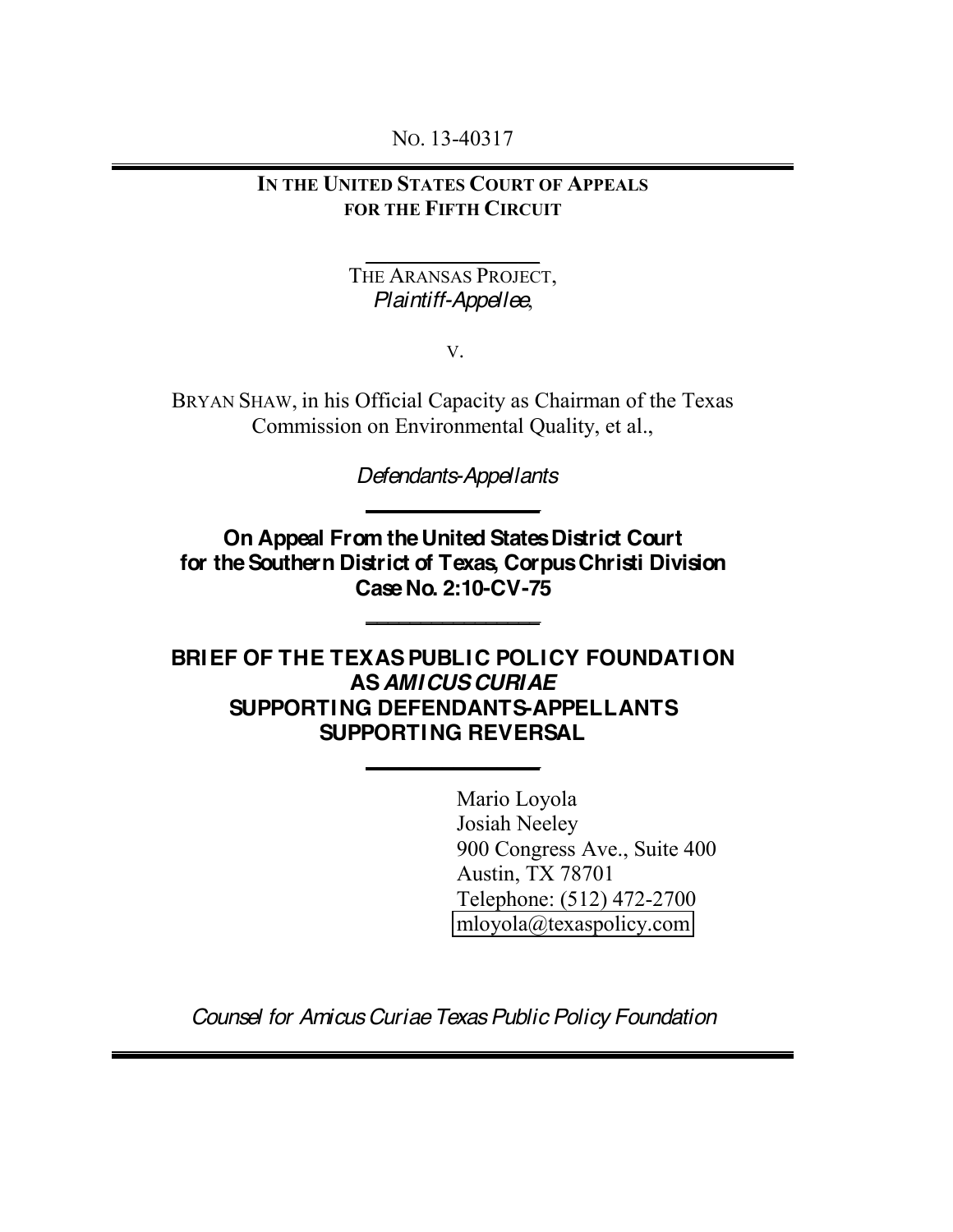## **CERTIFICATE OF INTERESTED PERSONS AND CORPORATE DISCLOSURE STATEMENT**

The parties' amended certificates of interested persons appear to be complete with the following addition: Texas Public Policy Foundation, by and through Mario Loyola. Texas Public Policy Foundation is a non-profit corporation organized under the laws of Texas and has no capital stock or other ownership.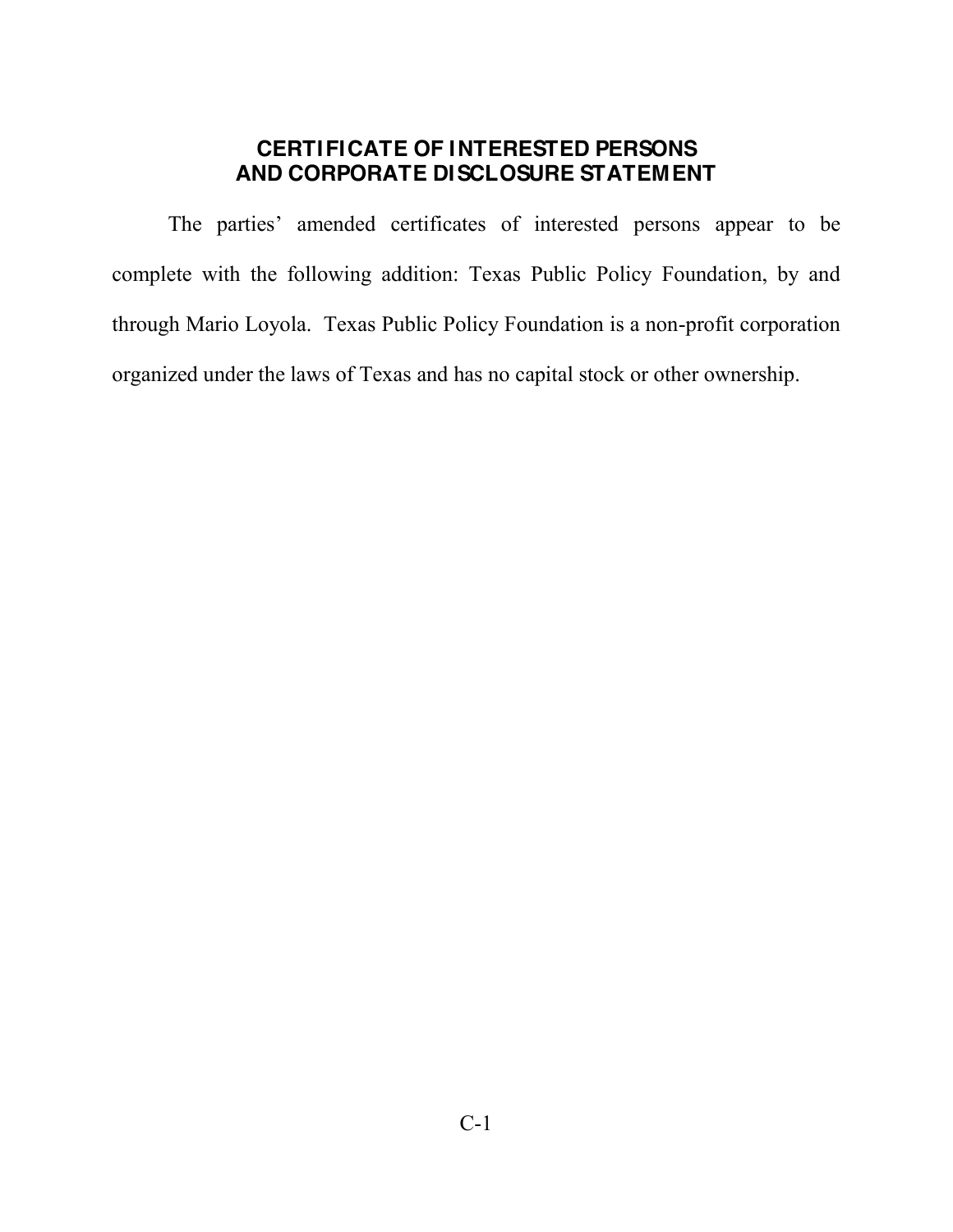# **TABLE OF CONTENTS**

|                |                                                                                                                                        | <b>CERTIFICATE OF INTERESTED PERSONS</b>                       |  |  |
|----------------|----------------------------------------------------------------------------------------------------------------------------------------|----------------------------------------------------------------|--|--|
|                |                                                                                                                                        |                                                                |  |  |
|                |                                                                                                                                        |                                                                |  |  |
|                |                                                                                                                                        |                                                                |  |  |
|                |                                                                                                                                        |                                                                |  |  |
| $\mathbf{I}$ . | The District Court's Ruling Rests On a Reading of the Endangered<br>Species Act that Would Make it Unconstitutional As Applied in This |                                                                |  |  |
|                | $A_{\cdot}$                                                                                                                            | Under The District Court's Theory of Causation, ESA § 9        |  |  |
|                | <b>B</b> .                                                                                                                             |                                                                |  |  |
|                | $\mathcal{C}$ .                                                                                                                        | The District Court Would Make the State of Texas Responsible   |  |  |
| II.            |                                                                                                                                        | The Canon of Constitutional Avoidance Requires That This Court |  |  |
|                |                                                                                                                                        |                                                                |  |  |
|                |                                                                                                                                        |                                                                |  |  |
|                |                                                                                                                                        |                                                                |  |  |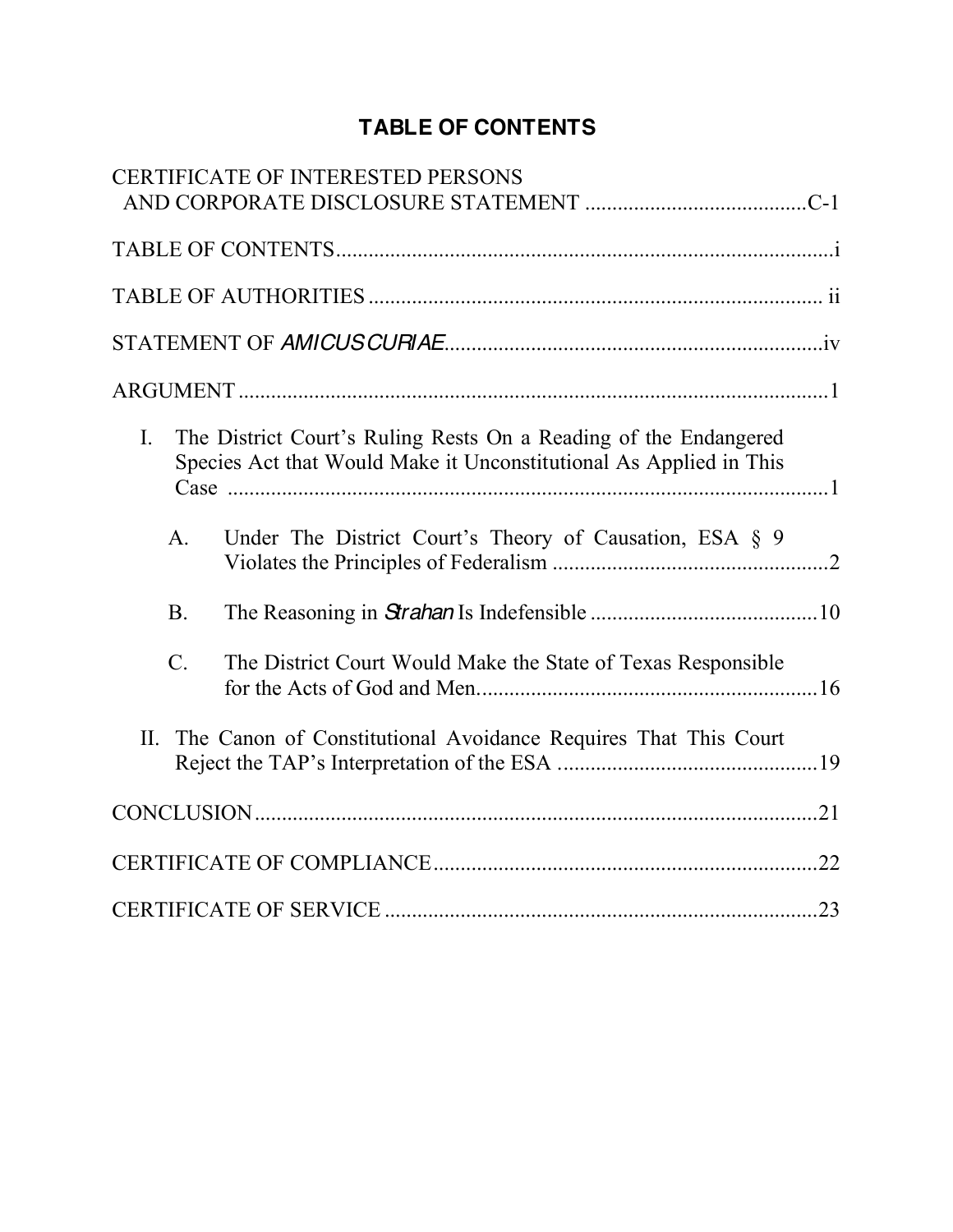# **TABLE OF AUTHORITIES**

| American Manufacturers Mutual Ins. Co. v. Sullivan,                       |         |
|---------------------------------------------------------------------------|---------|
| 526 U.S. 40 (1999)                                                        |         |
| Animal Welfare Institute v. Martin,                                       |         |
|                                                                           |         |
| Babbitt v. Sweet Home Chapter of Cmtys. for a Greater Or.,                |         |
|                                                                           |         |
| Coyle v. Smith,                                                           |         |
|                                                                           |         |
| Escambia County v. McMillan,                                              |         |
|                                                                           | .20     |
| Garcia v. San Antonio Metro. Transit Auth.,                               |         |
|                                                                           |         |
| $INSV. SL$ . $Cyr$                                                        |         |
|                                                                           |         |
| Jackson v. Metropolitan Edison Co.,                                       |         |
|                                                                           |         |
| <b>New York v. United States.</b>                                         |         |
|                                                                           | .passim |
| Pacific Shores California Water District v. U.S. Army Corps of Engineers, |         |
|                                                                           |         |
| Parker v. County of Los Angeles,                                          |         |
|                                                                           |         |
| Printz v. United States,                                                  |         |
|                                                                           |         |
| Strahan v. Coxe,                                                          |         |
|                                                                           |         |
| Strahan v. Coxe,                                                          |         |
| 939 F. Supp. 963 (D. Mass. 1996)                                          | 9, 12   |
| United States v. Glenn-Colusa Irrigation District,                        |         |
|                                                                           |         |
| United States v. Lopez                                                    |         |
|                                                                           |         |
|                                                                           |         |

# **CONSTITUTIONAL PROVISIONS**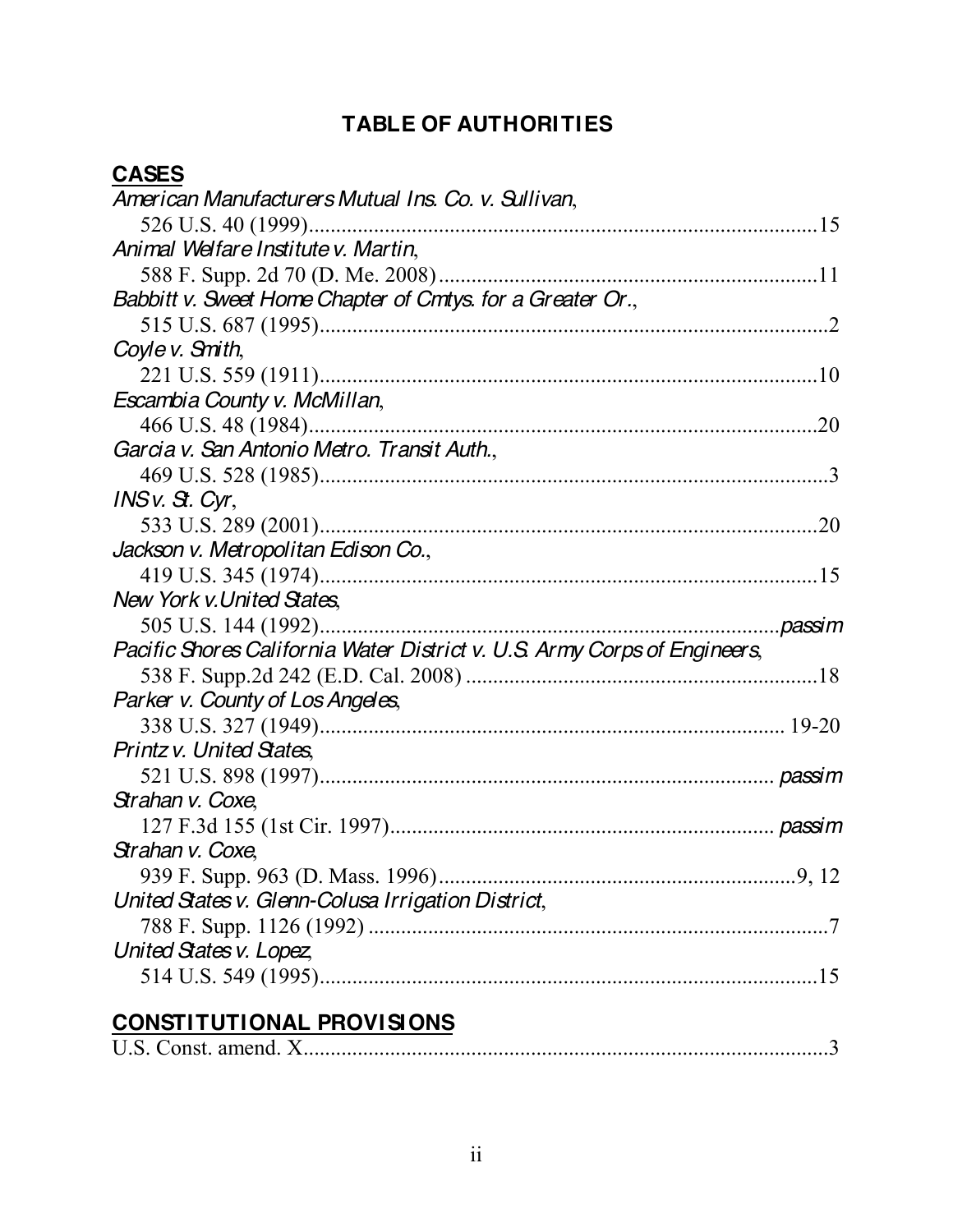# **STATUTES**

| Endangered Species Act, Pub. L. No. 93-205 (ESA) |
|--------------------------------------------------|
|                                                  |
|                                                  |
|                                                  |

# **OTHER AUTHORITIES**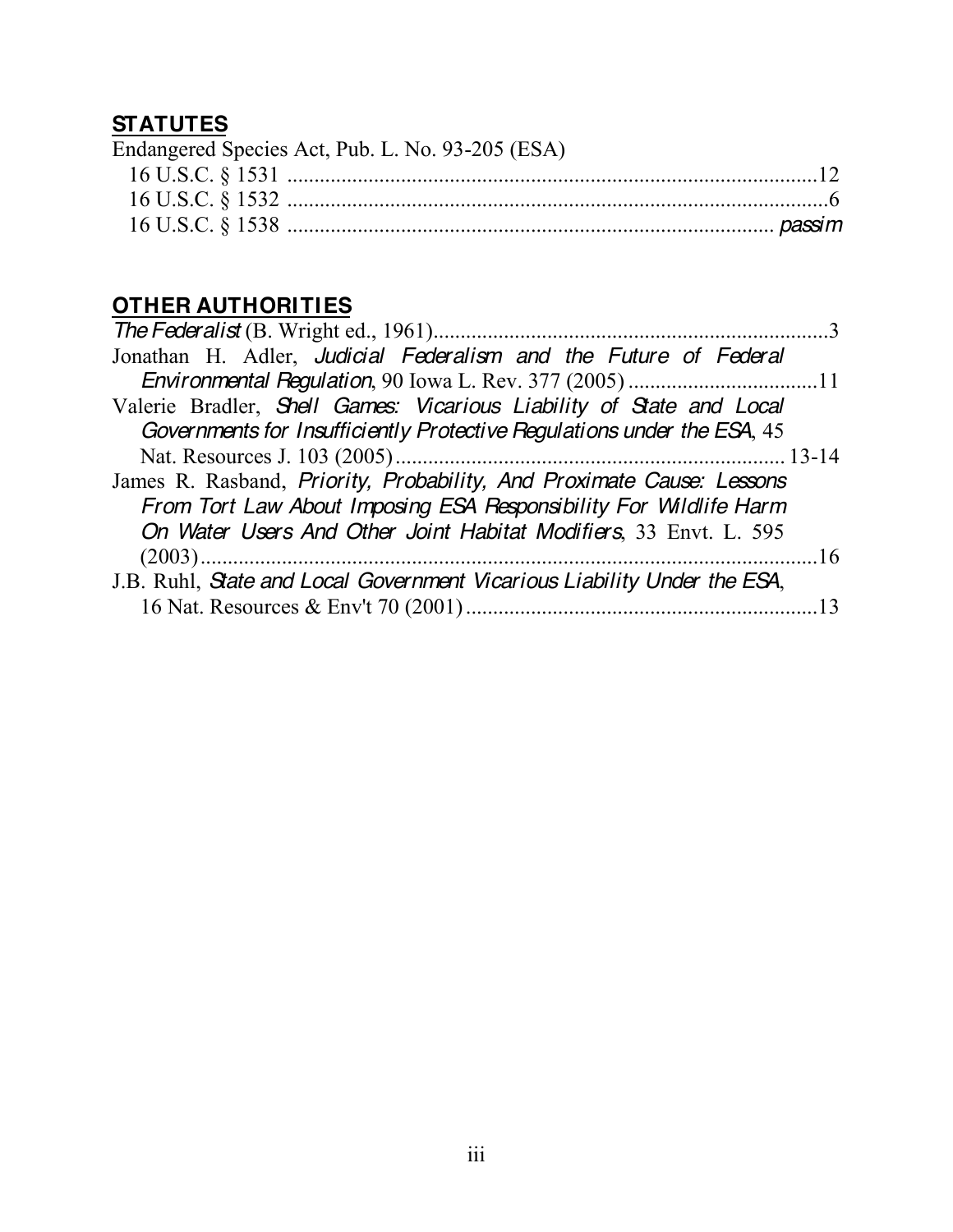#### **STATEMENT OF AMICUS CURIAE**

The mission of the Texas Public Policy Foundation is to defend liberty, personal responsibility, free enterprise, and limited government in Texas and in the nation as a whole. Because these goals will be particularly undermined by a finding that the federal government may force the state of Texas to assist in the implementation of the Endangered Species Act against its will, in violation of the liberty that federalism secures for the people, the Texas Public Policy Foundation has an interest in this Court's determination.

The parties have consented to the filing of this brief. No counsel to any party authored the brief in any part, nor were any monies received from any party, or any counsel to any party, or any other person, for the specific preparation or submission of this brief.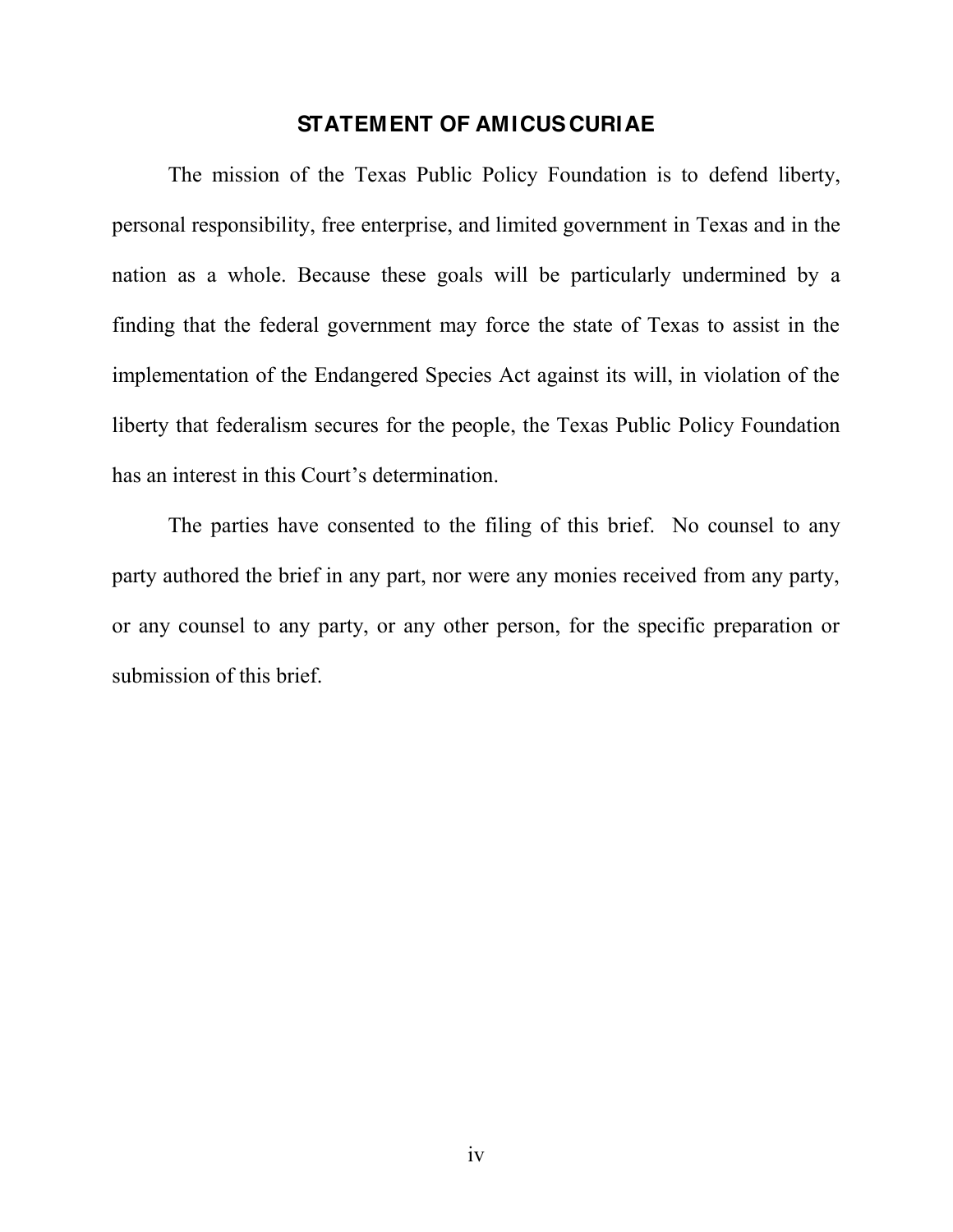#### **ARGUMENT**

Plaintiff-Appellee The Aransas Project ("TAP") has not alleged that TCEQ or any employee or agent of TCEQ did anything to "take" or "cause" a "take" of an endangered species under Section 9 of the Endangered Species Act, 16 U.S.C. § 1538 (hereinafter, "ESA  $\S$  9"), through any direct action. TAP's entire case depends on the proposition that by failing to impose or enforce state-law prohibitions on a federally prohibited activity, a state official violates federal law.

This proposition rests upon an erroneous proximate causation analysis that makes ESA § 9 unconstitutional as applied in this case, as an impermissible commandeering of state agencies by the federal government. The canon of constitutional avoidance requires this Court to avoid embracing such a reading of the ESA.

#### **I.** The District Court's Ruling Rests On a Reading of the Endangered **Species Act that Would Make it Unconstitutional As Applied in This Case.**

TAP does not allege that TCEO is liable for a direct "take," a direct "cause" of a take, or a "solicitation" of a take under ESA  $\S$  9, nor does it argue that TCEQ has violated ESA § 9 under any theory of vicarious liability for the actions of any of their employees, agents, or associates. Instead, TAP argues that TCEQ has violated ESA § 9 indirectly, by issuing permits to draw water from the San Antonio and Guadalupe Rivers, thereby "authorizing" the water diversions that,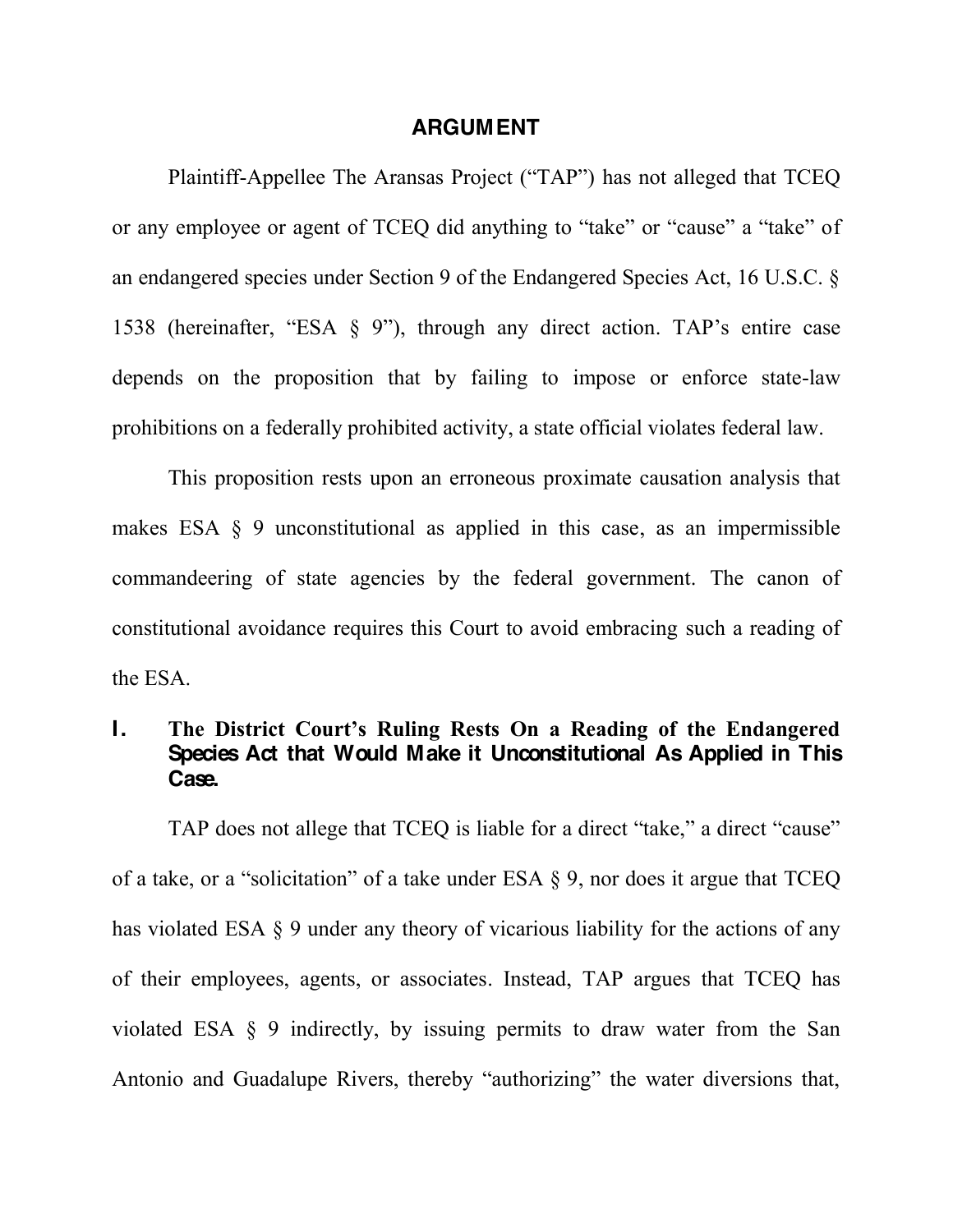according to TAP, adversely impacted the salinity of San Antonio bay, causing a "take" of whooping cranes.

TAP's whole case thus rests on the proposition that "a governmental third party pursuant to whose authority an actor directly exacts a taking of an endangered species may be deemed to have violated the provisions of the ESA." *SeeStrahan v. Coxe*, 127 F.3d 155, 163 (1st Cir. 1997). In support of its argument, TAP relies heavily on the First Circuit's decision in **Strahan**. That decision cannot survive proper scrutiny in light of the Supreme Court's Tenth Amendment jurisprudence, *see New York v. United States*, 505 U.S. 144 (1992), and *Printz v. United States*, 521 U.S. 898 (1997), and neither can the district court's decision below.

#### **A. Under The District Court's Theory of Causation, ESA § 9 Violates the Principles of Federalism.**

Citing *Babbitt v. Sweet Home Chapter of Cmtys. for a Great Or.*, 515 U.S. 687 (1995), the district court noted that "Section 9 prohibits indirect as well as deliberate 'takes' of endangered species. Ordinary requirements of proximate causation apply." Mem. Op. at 12. But the district court did not apply the "ordinary" requirements of proximate causation." It ignored the element of foreseeability, which as *Babbitt* reaffirmed is perhaps the most essential element of proximate causation in the common law. *See* 515 U.S. at 700 n. 13. Moreover it applied the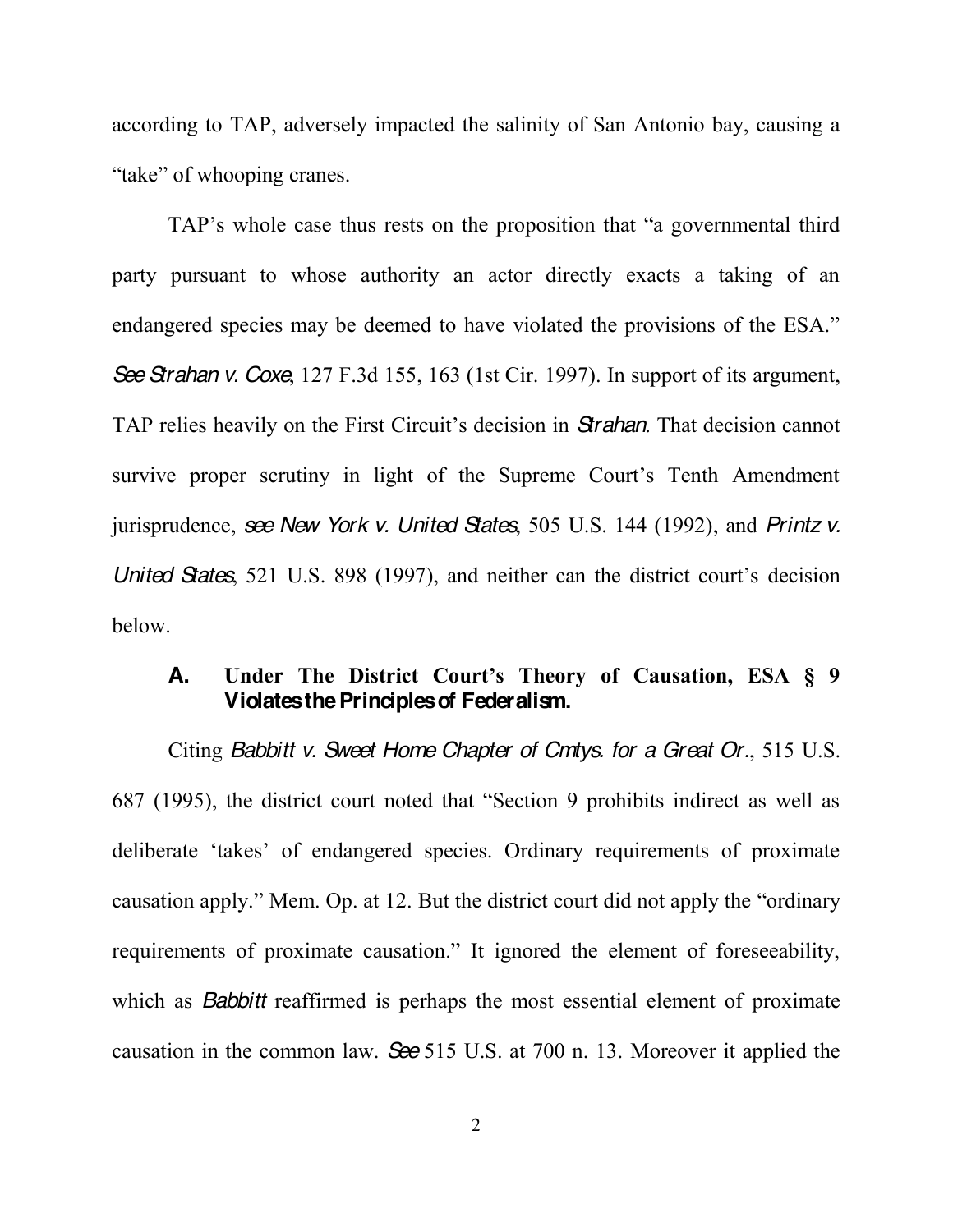causation analysis not to the alleged "take," but rather only to the diversion of water from the San Antonio and Guadalupe Rivers. Instead of conducting the foreseeability analysis required by the Supreme Court for indirect violations of ESA  $\&$  9, the district court filled in the blanks of the causal chain by simply copying its findings of facts *verbatim*from those proposed by TAP.

The district court's truncated causation analysis led to an impermissibly expansive result, extending liability far "outside the realm of causation, as it is understood in the common law," **Strahan**, 127 F.3d at 164, and into the realm of the "residuary and inviolable sovereignty" of the states, *Garcia v. San Antonio Metro. Transit Auth.,* 469 U.S. 528, 550 (1985) (quoting Federalist No. 39, at 245 (B. Wright ed. 1961) (J. Madison)).

At first blush it may not be obvious how even an erroneous analysis of ESA proximate causation could lead to a violation of the Supreme Court's Tenth Amendment jurisprudence. But the relation is quite simple. The district court's causation analysis led it to apply ESA § 9 in such a way that the provision ceased to be a law of general applicability with incidental impact on the states, and became instead a way of dragooning Texas into implementing federal policy as a mere deputy of the federal government. Unless overturned by this court, the district court's remedy will accomplish precisely what the Supreme Court has repeatedly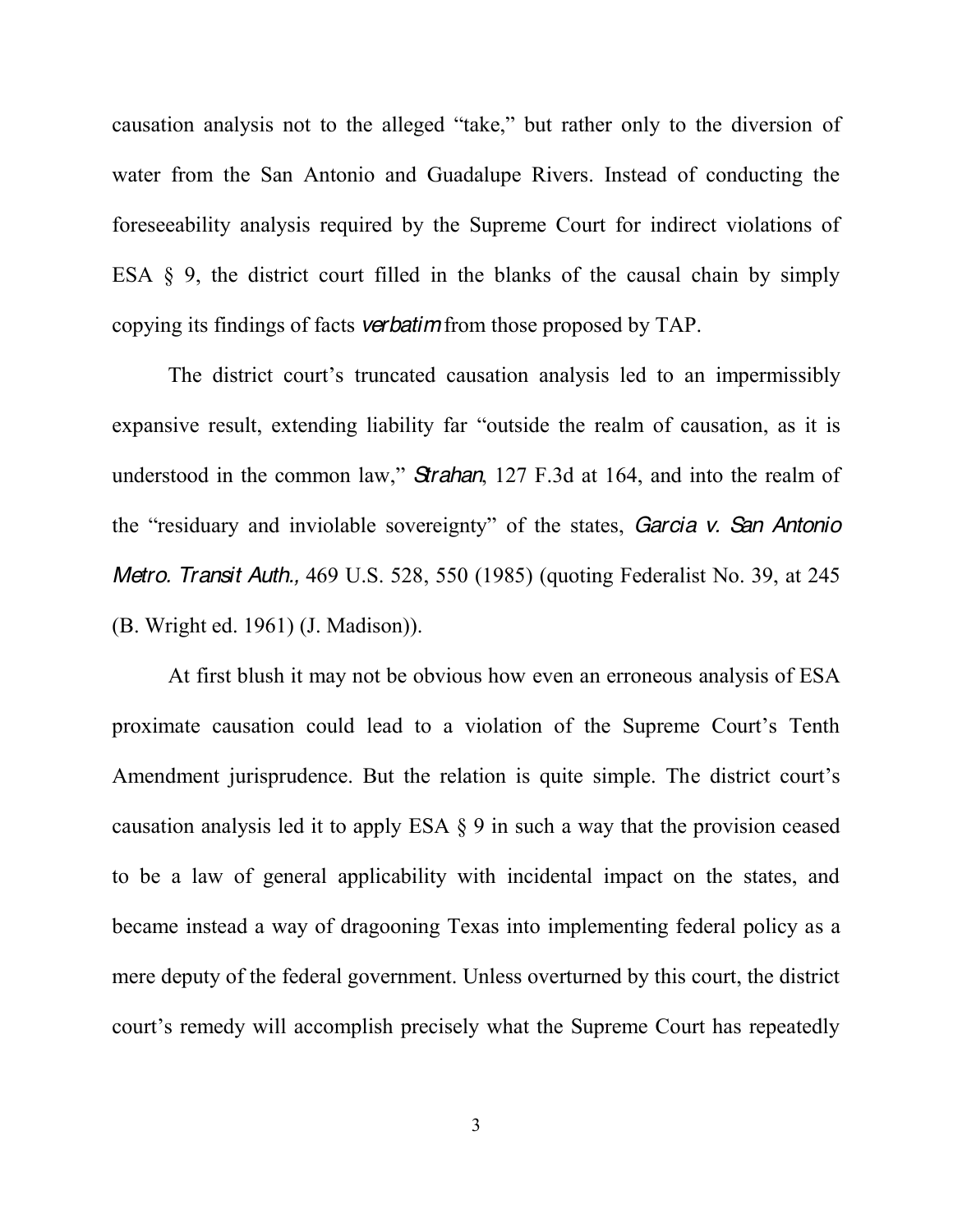forbidden, namely federal commandeering of state agencies. *See, Printz*, 521 U.S. at 925-933.

It is crucial to distinguish at the outset between two kinds of cases that arise when the Supreme Court examines the application of federal law to the states. One category of cases concerns laws of general applicability that apply incidentally to the states. A second category of cases, closely related but profoundly different, concerns laws that seek to subvert state agencies into the implementation of federal programs.

As the Supreme Court said of the first category some 20 years ago, "Many" of our recent cases interpreting the Tenth Amendment have concerned the authority of Congress to subject state governments to generally applicable laws. The Court's jurisprudence in this area has traveled an unsteady path." New York, 505 U.S. at 160. Where the issue was the incidental application to the states of a federal law of general applicability, the Court has labored to evaluate whether the federal law "excessively interfered with the functioning of state governments." *Printz* at 932.

In the second category of cases, however, the issue is the one presented squarely in *New York* and *Printz*, namely, under what circumstances can Congress use the states as implements of regulation; "that is, whether Congress may direct or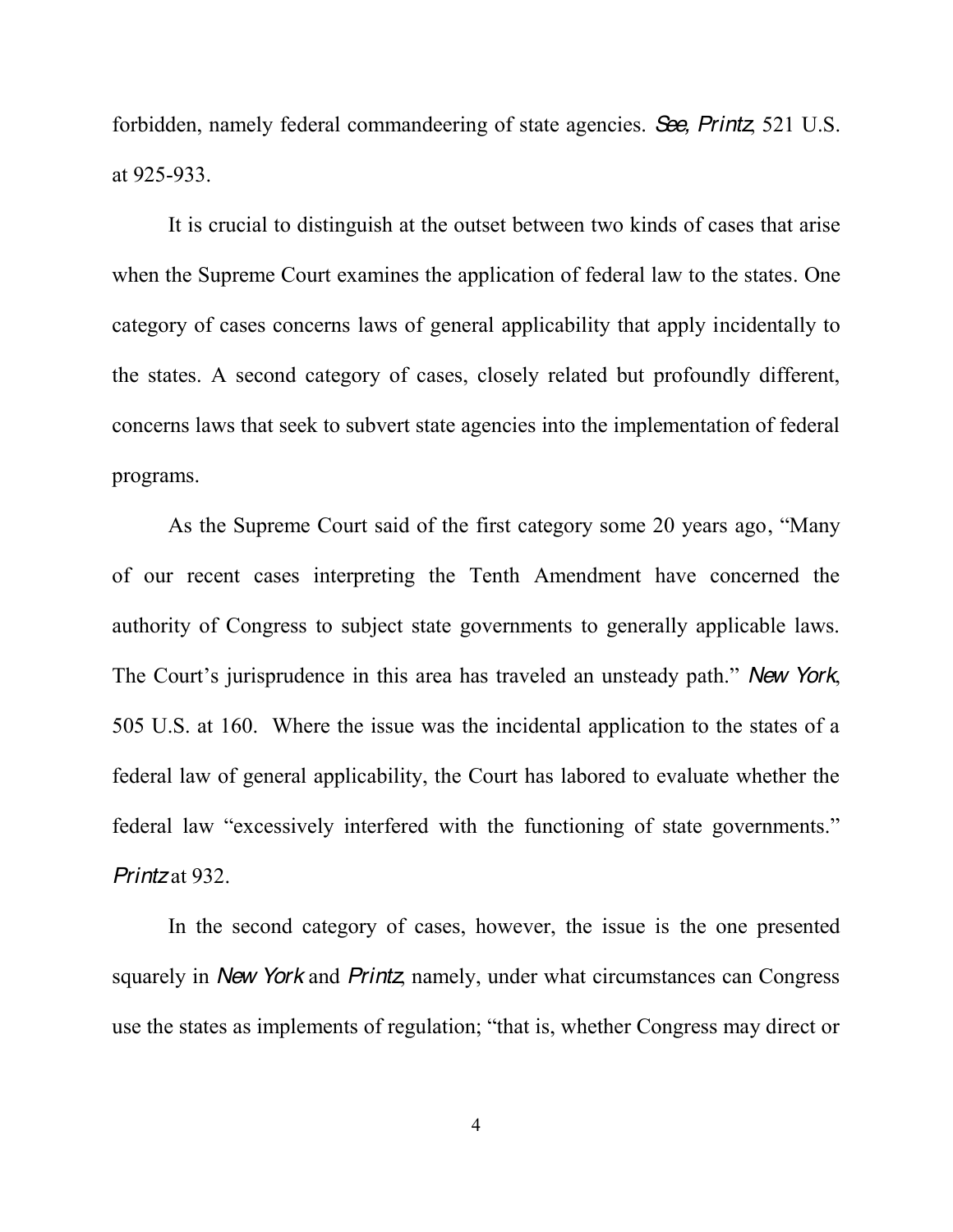otherwise motivate the States to regulate in a particular field or a particular way." *New York* at 161.

In *New York*, the Court struck down federal legislation that forced States to "take title" to low-level radioactive waste or regulate its disposal according to Congress's instructions. "In this provision," wrote the majority, "Congress has crossed the line distinguishing encouragement from coercion." *Id.* at 175. Congress could not force states to choose between two alternatives neither of which Congress had the power to impose "as a free standing requirement." *Id.* Reasoned the Court, "A choice between two unconstitutionally coercive regulatory techniques is no choice at all." *Id.* at 176.

In *Printz*, the Court struck down a part of the Brady Act that required State police to conduct background checks on prospective gun purchasers. The Court ruled that because the federal government cannot compel State governments to regulate, neither can it compel State executive branch officials to perform any particular function. *Id.* at 935. The Court held that states must "remain independent" and autonomous within their proper sphere of authority.´*Id.* at 928. If a federal law offends "the structural framework of dual sovereignty," it is categorically unconstitutional. *Id.* at 935.

5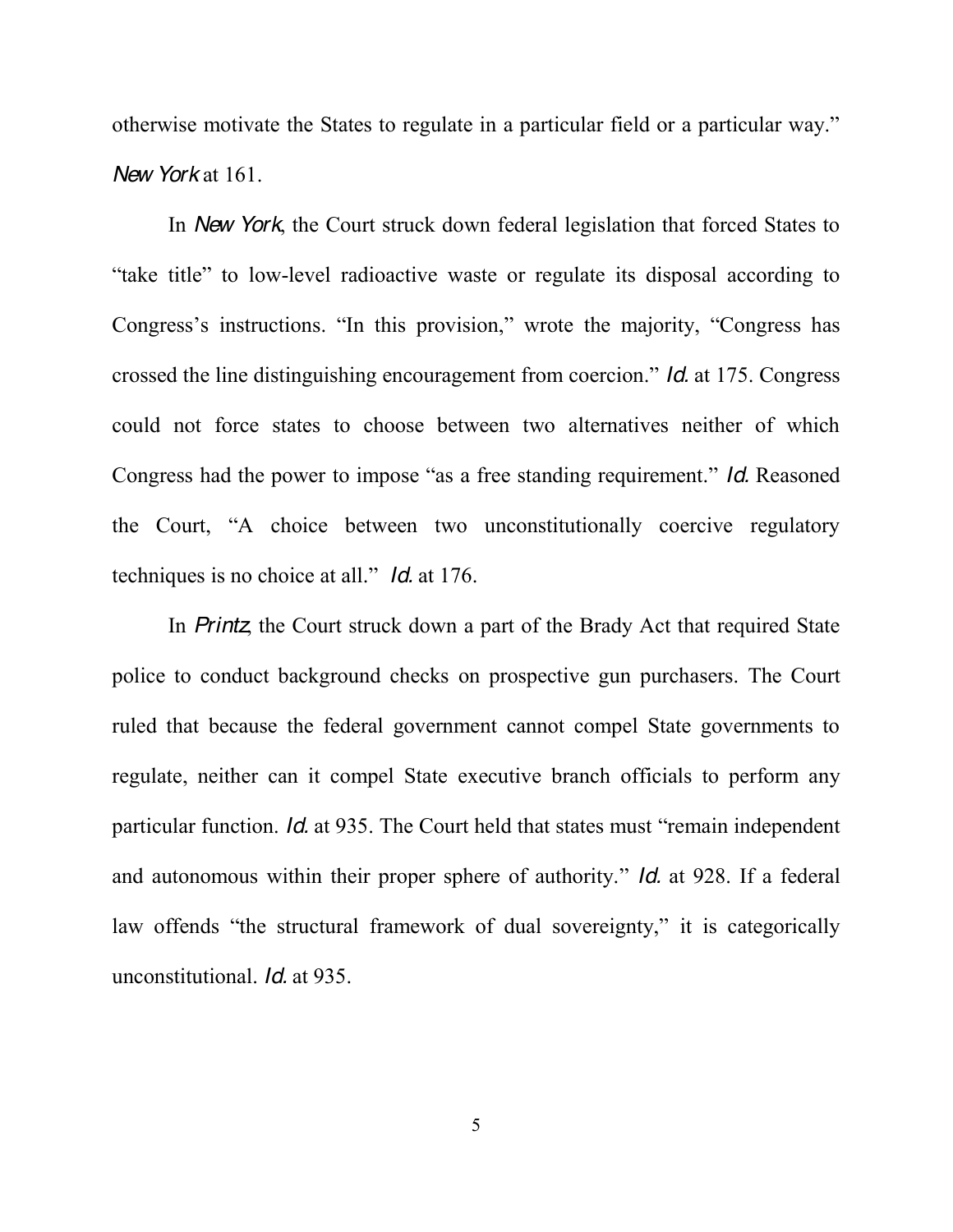Writing for the majority, Justice Scalia wrote that a balancing test might be

#### appropriate

if we were evaluating whether the incidental application to the States of a federal law of general applicability excessively interfered with the functioning of state governments. But where, as here, it is whole *object* of the law to direct the functioning of the state executive, and hence to compromise the structural framework of dual sovereignty, such a "balancing" analysis is inappropriate. It is the very *principle* of separate State sovereignty that such a law offends, and no comparative assessment of the various interests can overcome that fundamental defect.

*Id.* at 932 (emphasis in original, citations omitted).

As enacted by Congress, ESA § 9 indisputably belongs in the first category of cases – laws of general applicability with incidental application to the states. It applies to every individual and every entity, public and private, subject to the jurisdiction of the United States. 16 U.S.C. § 1532(13). As written, it is therefore a law of general applicability with incidental application to the states.

Although, as *New York* reminds us, the Court has charted an unsteady path here, 505 U.S. at 160, it has generally evaluated such cases to determine whether the federal law excessively interferes with state functions. *Printz* at 932. But as applied by the district court below, ESA § 9 clearly works to use Texas as an implement of federal regulation, and therefore belongs in the second category. Because, under the district court's ruling, the ESA subverts Texas into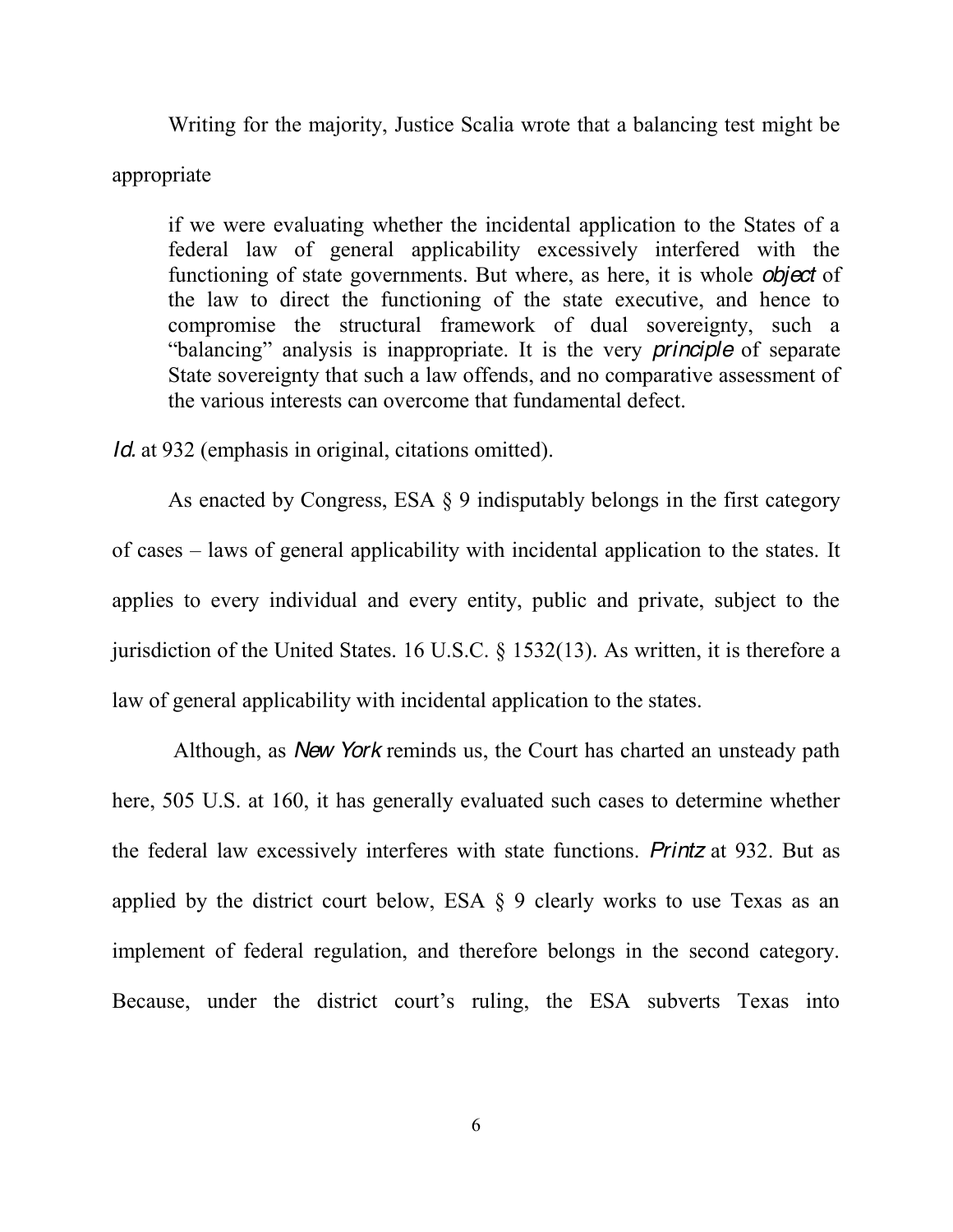implementing federal policy against its will, it must be reversed under the Supreme Court's holdings in *New York* and *Printz*.

One case that applied ESA § 9 to a government entity only incidentally, as part of a law of general applicability, is *United States v. Glenn-Colusa Irrigation District*, 788 F. Supp. 1126 (1992), in which a local California water district was held to have violated ESA § 9 by pumping water from a local river for irrigation purposes during the river's peak winter salmon downstream migration. It was discovered that the water district's pumps were sucking salmon onto the fish screens with enough force to kill most of the salmon, decimating the local population. The district court properly found a "take" under ESA  $\S$  9, and would presumably have found the same "take" regardless whether the entity responsible for the pumping was public or private.

When a state is charged with a direct "take" under ESA  $\S$  9, courts must still ask whether the law interferes excessively with government functions. The same is true in cases of indirect "take," provided there is proximate cause; that is, provided, the take was a foreseeable result of the state action. The district court below rightly insists that the ESA treats governments and individuals equally  $-$  but that insight cuts both ways, and in this case it cuts against TAP.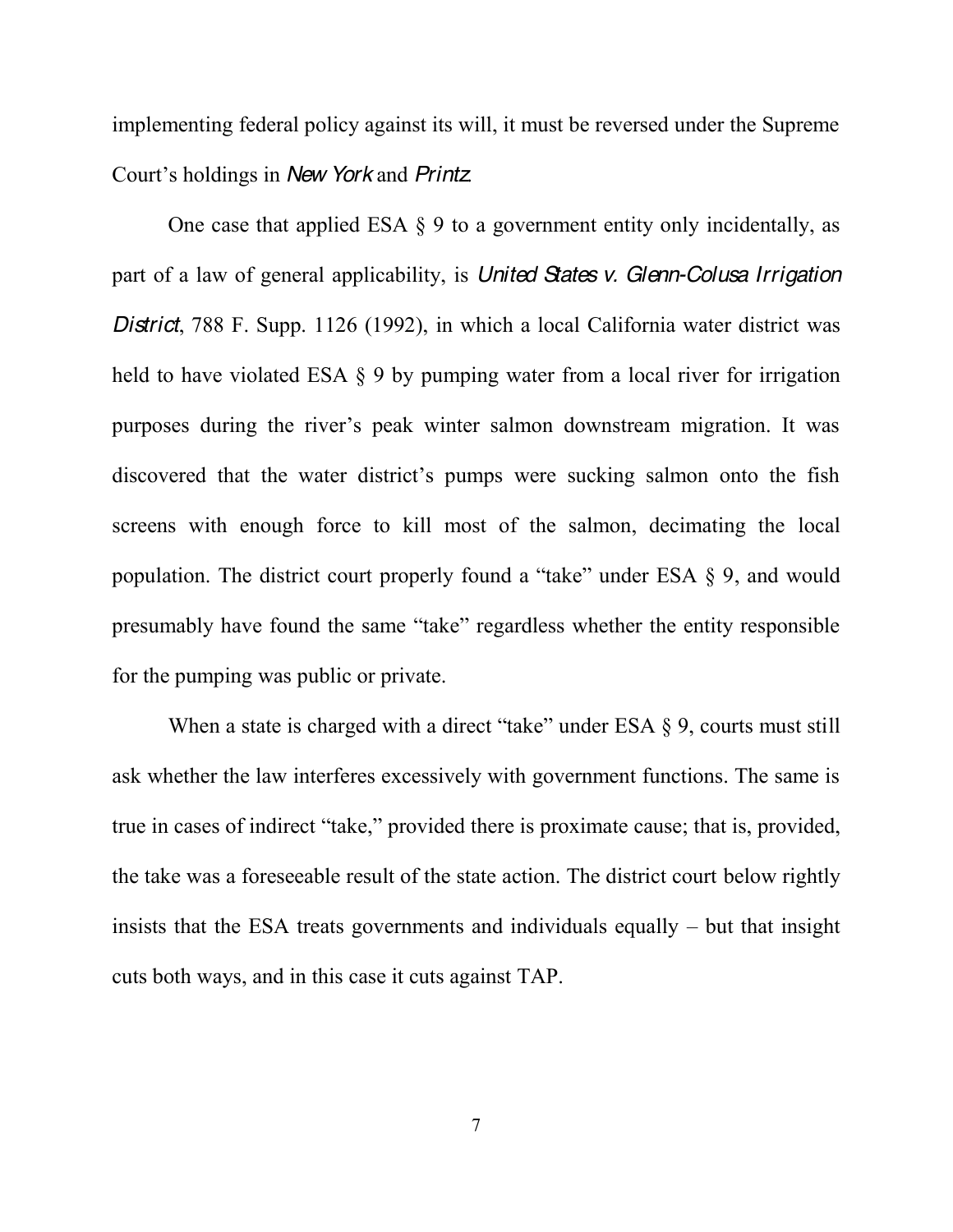As the Supreme Court noted in *New York*, the structure of dual sovereignty created by the Constitution creates federal and state governmental authorities that operate on *individuals*, directly and independently. 505 U.S. at 163-64. As compared to the Articles of Confederation, the Constitution represented a conscious decision to abandon a structure in which federal law acted upon states for one in which federal law acts directly and preeminently on individuals. *Id.* State sovereignty must remain sacrosanct; they must "remain independent and autonomous within their proper sphere of authority." 521 U.S. at 928.

Federal law can still apply to states incidentally, when states engage in activities that a private entity or individual could engage in, and to which their existence as states is incidental. But an entirely different situation arises when federal power seeks to act on individuals *through the agency* of the states. This is why courts should scrutinize with special care the application of ESA § 9 to state regulations in situations where only the conduct of those *subject to the regulation*, and not the state, can actually do the "take." In such situations, the ESA is not being used to regulate states incidentally, as part of a generally applicable law. Rather, it is being used to regulate states *as states*, in order to dragoon them into regulating state residents in accordance with federal preferences. Such applications of ESA § 9 are not to be scrutinized for excessive interference with government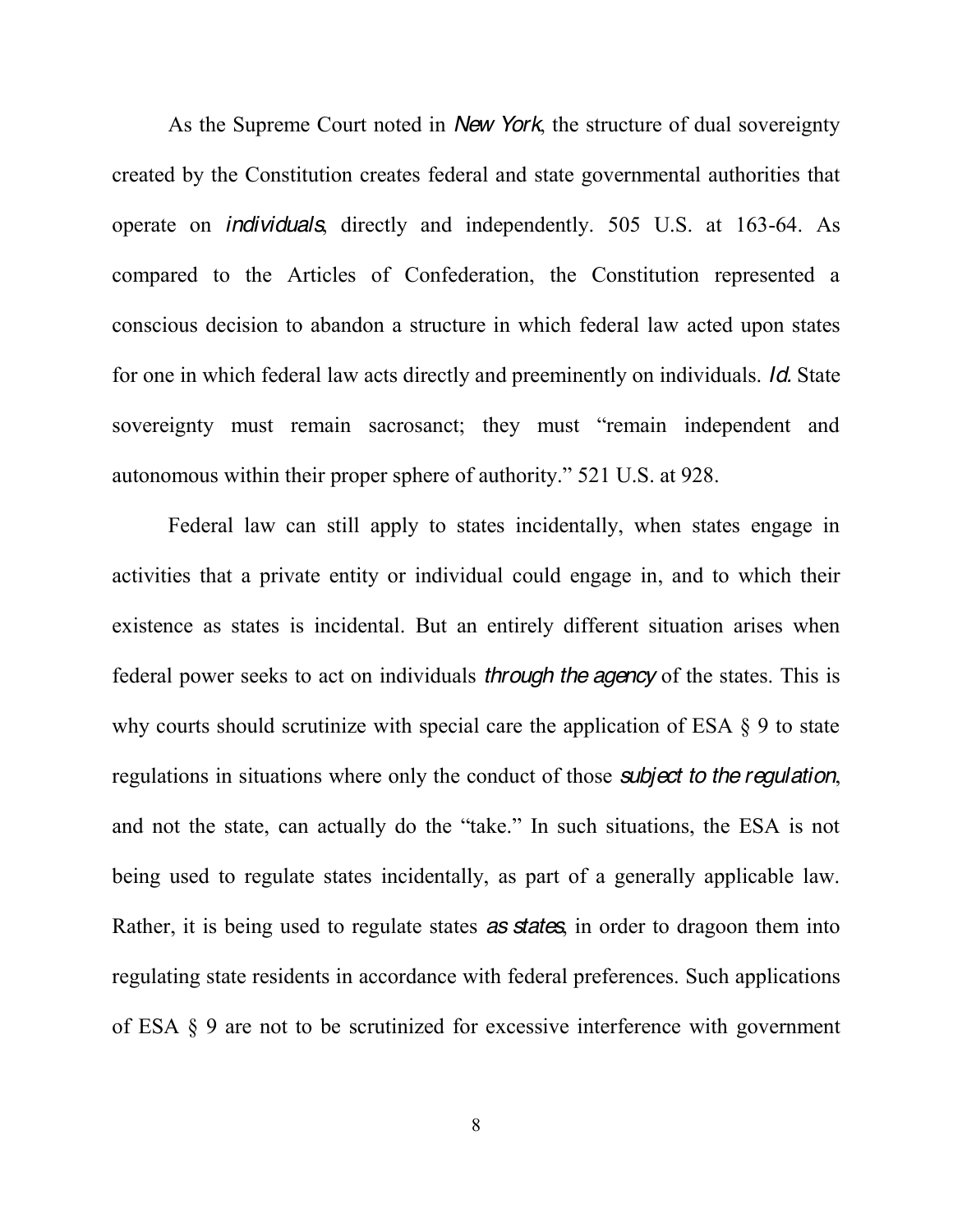functions. Rather they must be judged according to a much stricter standard, for Filt is the very principle of separate state sovereignty that such a law offends, and no comparative assessment of the various interests can overcome that fundamental defect." *Printz*, 521 U.S. at 932.

The First Circuit Court of Appeals lost sight of that crucial distinction in deciding *Strahan*. The result, just three months after the Supreme Court handed down *Printz*, was an incoherent decision full of conceptual problems, absurd results, and undesirably public policy consequences, which this court would be well-advised to avoid embracing.

*Strahan* applied the ESA to a Massachusetts *law* which prohibited companies from fishing with gillnet and certain lobster gear without a license. Regulations by the licensing agency restricted the use of the licensed fishing equipment only in certain areas. 127 F.3d at 159. A conservationist sued the state agency under ESA § 9, alleging that its continued licensing of fishing equipment caused "harm" to the right whale. **See** 127 F.3d at 158.

Finding sufficient causal nexus between the ESA violation and the state's licensing regulation, the court noted that "fishing vessels cannot, legally, place gillnets and lobster gear in Massachusetts waters without permission from [the agency]." *Strahan v.* Coxe, 939 F. Supp. 963, 978 (D. Mass. 1996).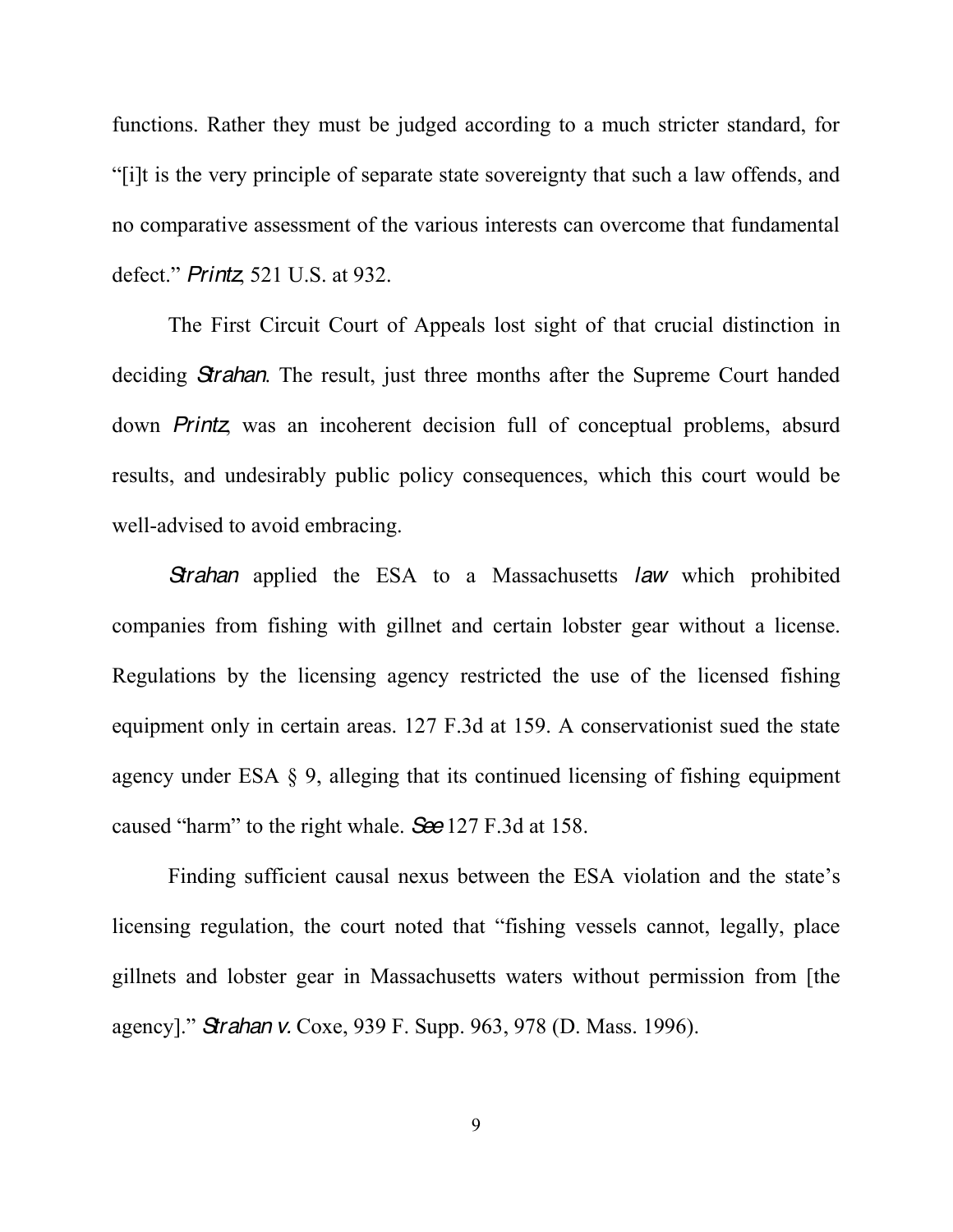The First Circuit affirmed, apparently without thinking through the district court's tortured logic. The only reason that fishing vessels were prohibited from using gillnets and lobster gear without the appropriate license was because of the state law that created the license. To hold that Massachusetts had proximately caused a violation of ESA  $\S$  9 by "authorizing" fishing vessels to fish at certain times and in certain places with equipment that was otherwise prohibited under Massachusetts law was the same as to hold that Massachusetts had a positive obligation to enact the original prohibition.

That the ESA cannot require states to regulate according to Congress's instructions is not disputed, nor can it be. The Supreme Court has rarely been so clear and categorical: "[T] he Constitution has never been understood to confer upon Congress the ability to require the States to regulate according to Congress' instructions." New York, 505 U.S. 162 (*quoting Coyle v. Smith*, 221 U.S. 559, 565  $(1911)$ ).

#### **B. The Reasoning in** *Strahan* **is Indefensible.**

In order to get around the Supreme Court's federalism principles, the First Circuit created a distinction that the district court below relied upon in fashioning the remedy: The distinction between requiring state regulation and prohibiting it. *Strahan* recognizes that the first is unconstitutional, but nonetheless imagines that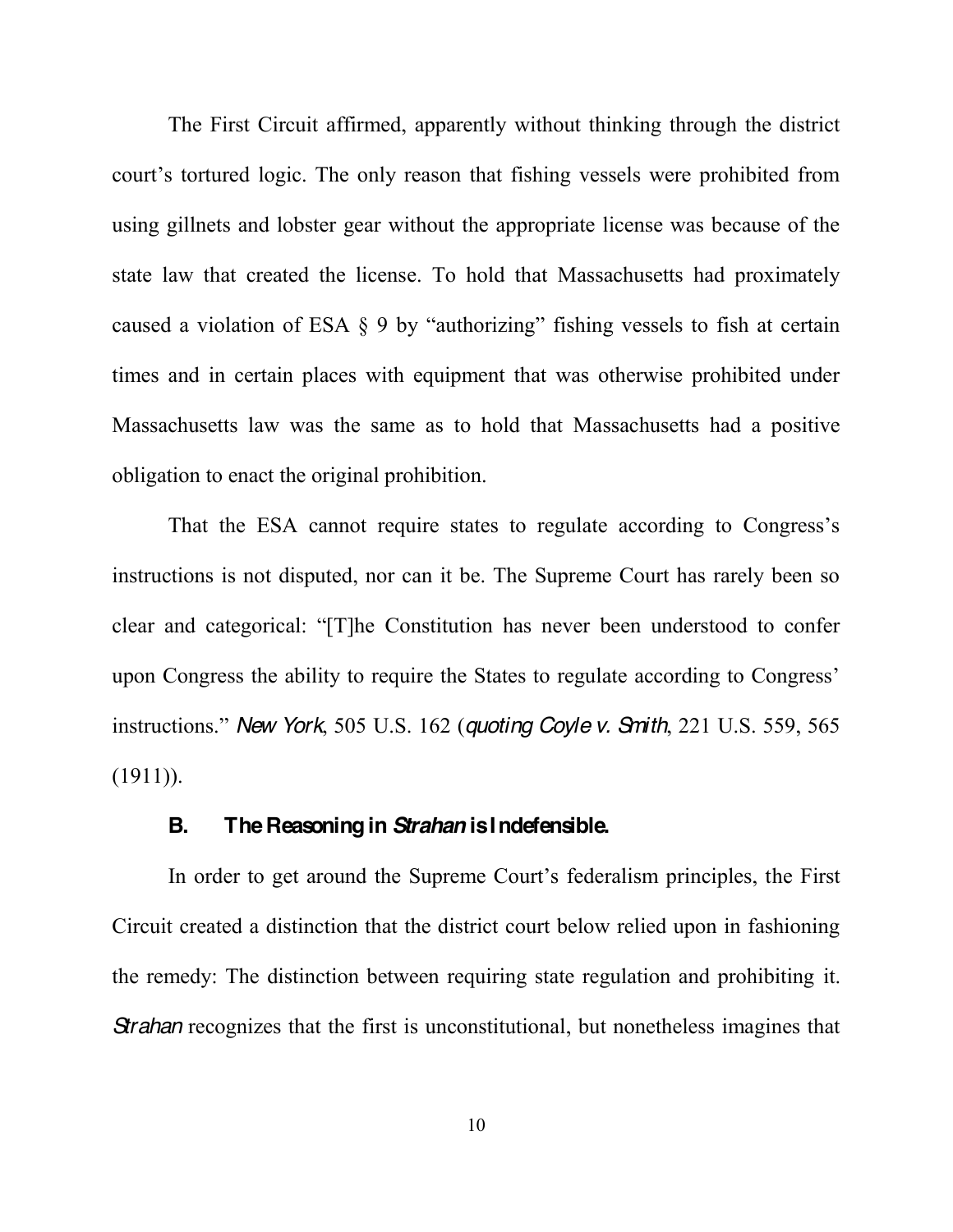the latter is allowed. The problems in the court's reasoning abound. First, the distinction makes sense only if "absent a state-licensing scheme there would be no illegal takes from gillnet and lobster pot fishing", which is obviously absurd. See Jonathan H. Adler, *Judicial Federalism and the Future of Federal Environmental Regulation*, 90 Iowa L. Rev. 377, 429 (2005). Moreover, as the district court below points out, ESA's prohibition against "takes" governs both actions and failures to act. Memorandum Opinion and Verdict of the Court 12, March 11, 2013, ECF No. 354. And not surprisingly, in one of the cases principally relied upon by TAP, *Animal Welfare Institute v. Martin*, 588 F. Supp. 2d 70 (D. Me. 2008) (following **Strahan** as binding authority), the district court had enjoined state regulators to "immediately" promulgate regulations, by emergency order if necessary, to prevent further takes. *Id.* at 110.

Nor are those the only problems. Under *Strahan*, a state is better off not protecting endangered species at all, rather than protecting them less than perfectly. Equally troubling, the federal government can pass onto the states the consequences of *its* failure to regulate adequately, which creates perverse incentives for the federal government. That in turn, blurs crucial lines of accountability, thus violating one of the crucial imperatives of the Supreme Court's federalism decisions.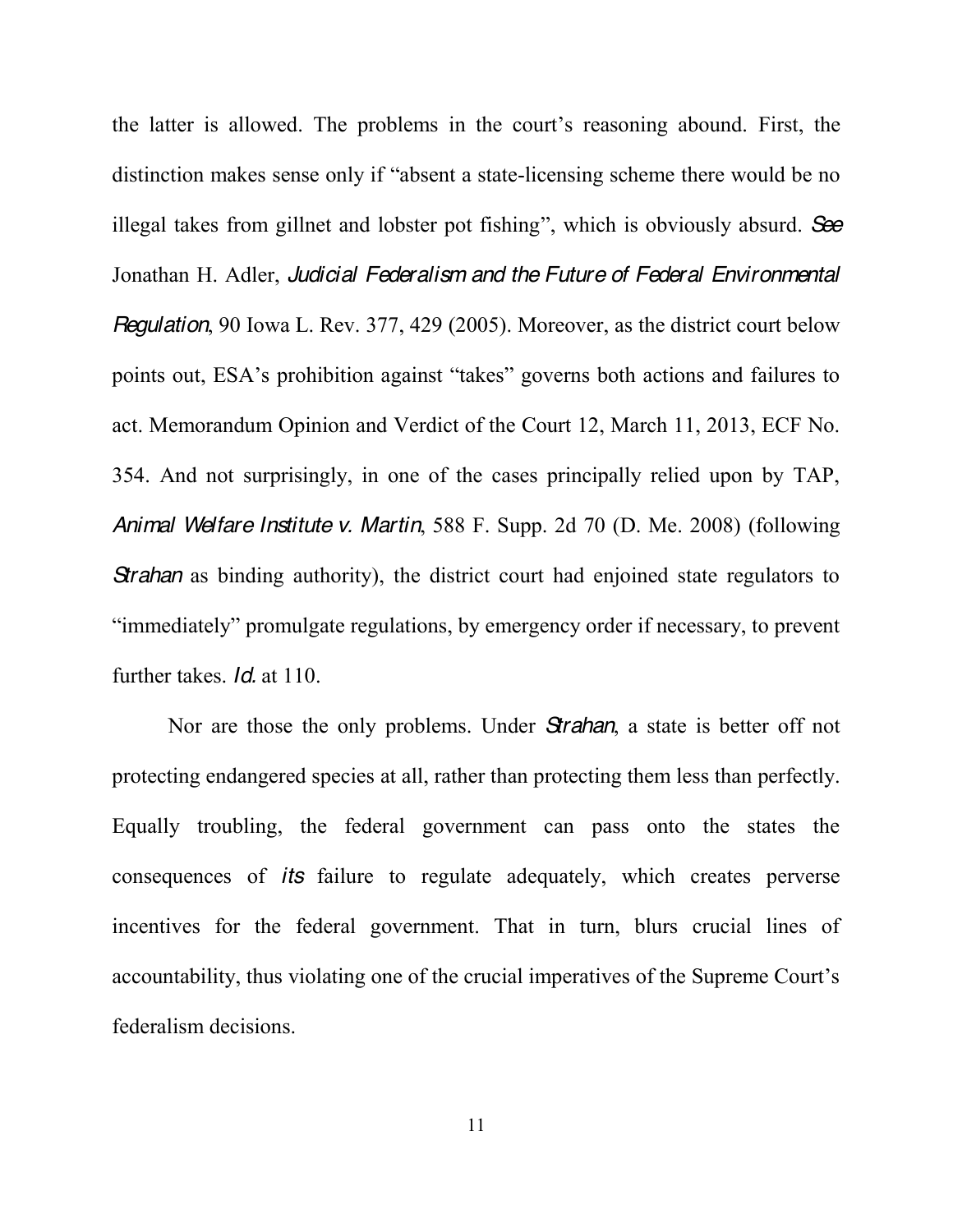Under *Straham*, a state that decides not to regulate anything at all cannot be liable for an ESA violation, even if the failure to regulate actually "causes" a massextinction event. But a state that effectively prohibits almost all violations of ESA  $\S$  9 will be held liable for those violations it doesn't prevent, if it authorizes someone to do something in the course of which he commits a "take." As the district court in *Strahan* calmly observed, "If Defendants cease exercising control over the use of gillnets and lobster gear in Massachusetts waters, then they will not be held liable, under Section 9, for any subsequent harm caused by such nets." 939 F. Supp. at 980. Never mind that many more takes of endangered species will occur as a result. The perverse incentive this creates for the states to avoid protecting endangered species altogether is obvious, and quite contrary to the  $ESA's$  stated policy of "encouraging the States . . . to develop and maintain conservation programs which meet national and international standards.´ 16 U.S.C.  $§$  1531(5).

This inevitable result of *Strahan* simply cannot be right. From the point of view of proximate causation and foreseeability, there is absolutely no difference between a state's refusing to prohibit water diversions from a river, and a state's rolling back an existing prohibition. Neither can be a proximate cause of a violation of ESA § 9, because otherwise the ESA requires the states to regulate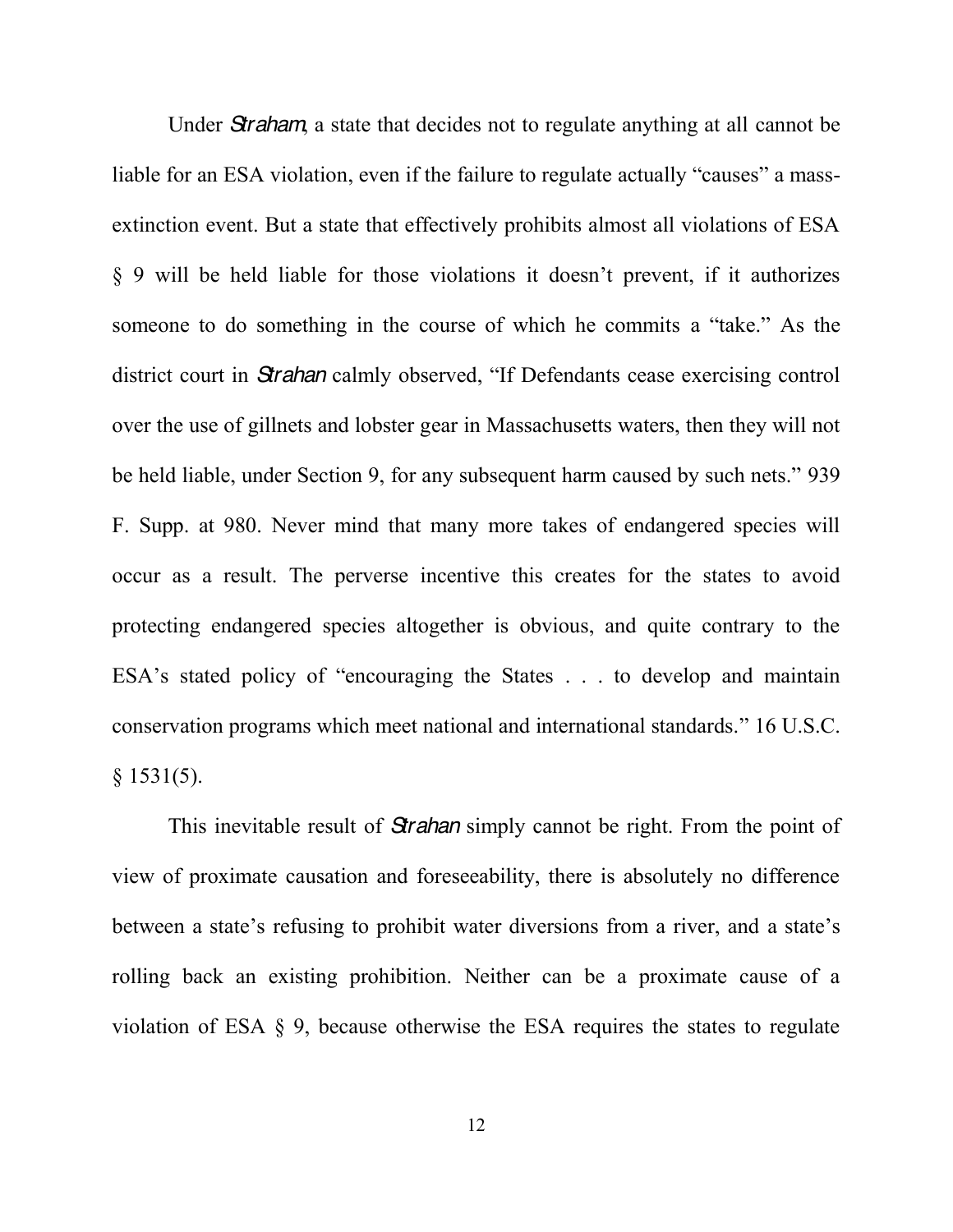according to federal instructions, and we know that that would be unconstitutional. The solution is not to create a false distinction, but to recognize that when the ESA is used to exert federal power on individuals *through state governments*, against their will, there is commandeering, whether the command is to regulate or to refrain from regulating.

**Strahan** creates an additional incentive for states to avoid regulating altogether: inadequate regulation opens the door to a functional federal take-over of their regulatory schemes, entirely outside the context of preemption. *See* J.B. Ruhl, *State and Local Government Vicarious Liability Under the ESA*, 16 Nat. Resources & Env't 70, 77 (2001) ("If a state regulatory program that involves permitting gives rise to vicarious liability as in *Strahan*, the state has an option that relieves it of the burden of adjusting its program so as to avoid ESA violations- don't regulate in the first place.")

Moreover, allowing states to be held liable for a take under an inadequate regulation theory creates perverse incentives for the federal government, too. If a "take" has occurred as a result of insufficient state regulation, then *a fortiori* federal regulation must also have been insufficient. Yet by holding the state liable under the ESA, *Strahan* effectively lets the federal government off the hook. *See*  Valerie Brader, *Shell Games: Vicarious Liability of State and Local Governments*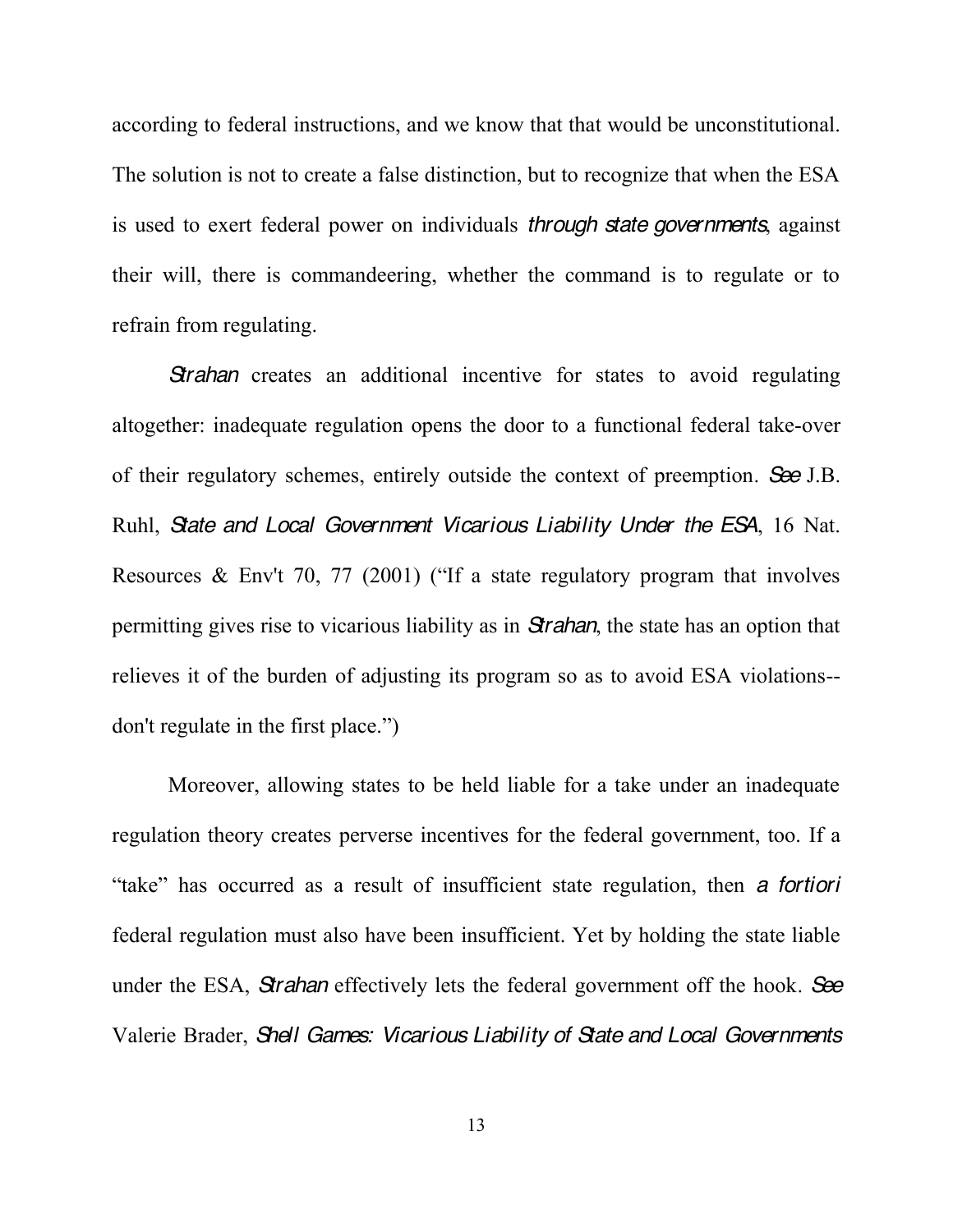*for Insufficiently Protective Regulations under the ESA*, 45 Nat. Resources J. 103,  $120(2005)$  ("What is notable about the vicarious liability cases is not just that they rely on government regulation 'causing' the injury in fact, but that, where state and local regulations are insufficient to protect species, the responsibility for any under-protection of the species is not placed on the federal government but is instead assigned to the state and local governments.")

In fact, *Strahan* positively encourages federal under enforcement, by allowing the federal government to pawn off enforcement responsibilities onto state and local governments:

Instead of spending federal resources (pursuant to federal authority) promulgating politically unpopular regulations to protect endangered species, the federal government may issue non-binding guidance as in *Plymouth* or even expressly decline to enact a prohibition on the use of equipment as in *Strahan v. Coxe* and then use vicarious liability theories to force the local government to put their own patina on it. This creates a real difficulty for constituents trying to determine which governmental entity is responsible for the regulation.

*Id.* at 133; *see also, id.* at 131 ("vicarious liability is not limited in its use to cases in which no other deterrence is possible. Instead, it is used in place of direct liability for identifiable individuals actually committing takes when it is practically easier -- or politically easier -- to reach their behavior via state and local government liability.").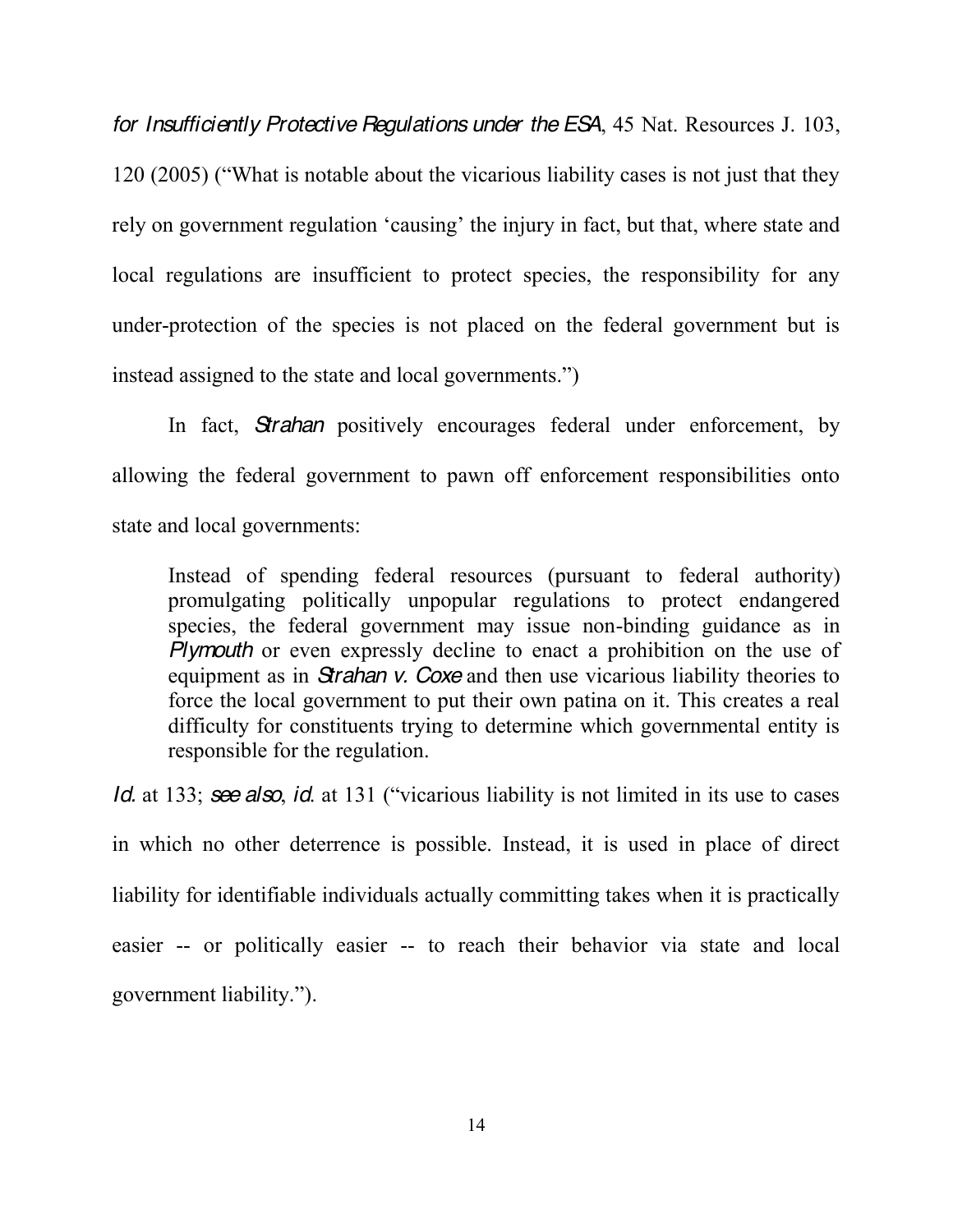**Strahan** and its absurd consequences fly in the face of the Supreme Court's federalism decisions. The Court has repeatedly insisted that concerns for accountability lie at the heart of our constitutional system of federalism. As Justice Kennedy noted in his concurrence in *United States v. Lopez*, 514 U.S. 549 (1995), the Framers believed that federalism would protect liberty. But, as he pointed out, their hope

requires for its realization two distinct and discernible lines of political accountability: one between the citizens and the Federal Government; the second between the citizens and the States. If, as Madison expected, the Federal and State Governments are to control each other, and hold each other in check by competing for the affections of the people, those citizens must have some means of knowing which of the two governments to hold accountable for the failure to perform a given function.

*Id.* at 576-77 (Kennedy, J., concurring) (internal citations omitted). *Strahan* creates both the means and the incentive for the federal government to obscure this accountability.

Rejecting the reasoning of *Strahan* is required by the Supreme Court's more general pronouncements on theories of vicarious liability through inadequate regulation. *See e.g., American Manufacturers Mutual Ins. Co. v. Sullivan*, 526 U.S. 40 (1999) ("action taken by private entities with the mere approval or acquiescence of the State is not State action,"); *Jackson v. Metropolitan Edison Co.*, 419 U.S. 345 (1974) (holding the state liable for the illegal act of someone subject to its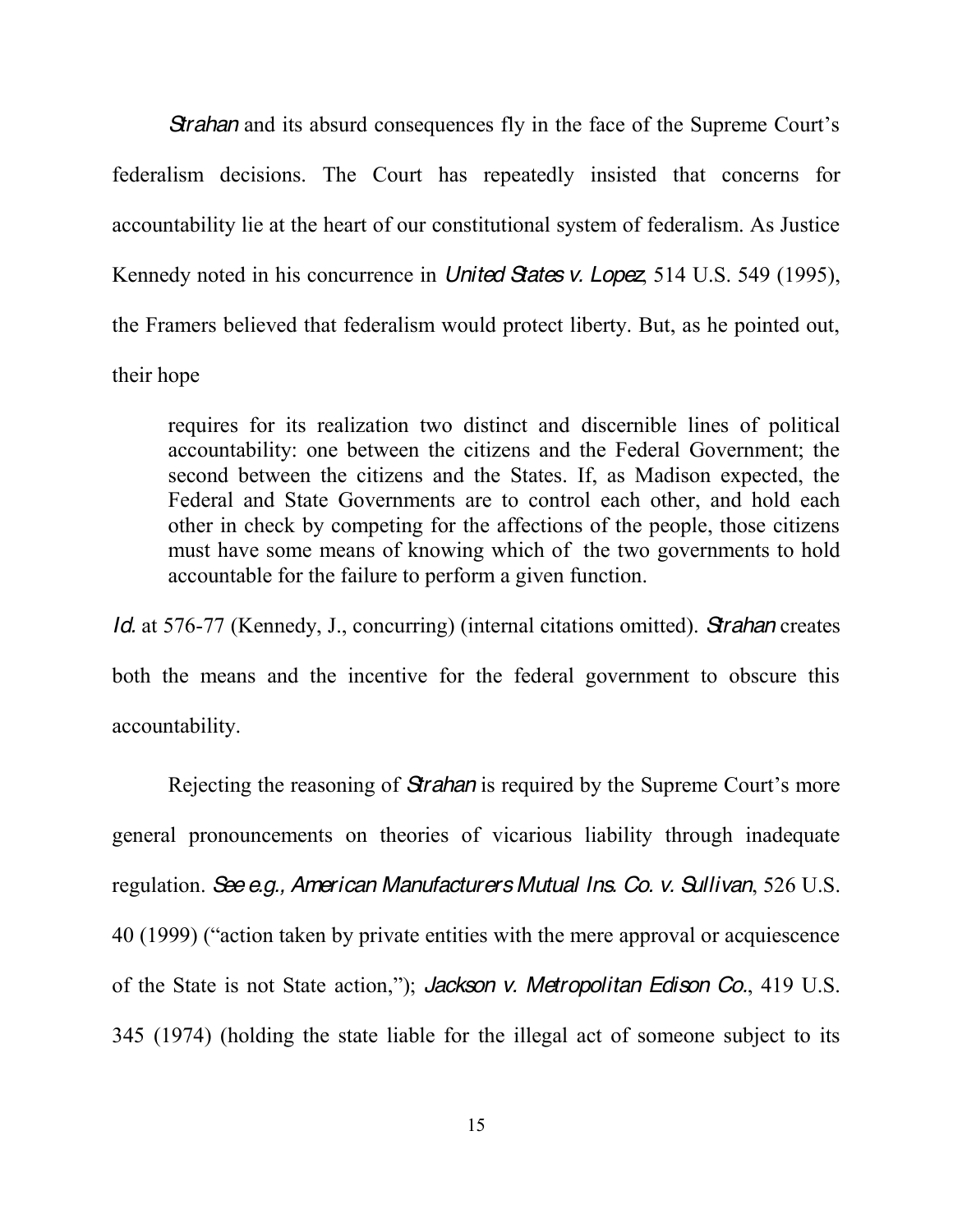regulation requires it to "put its own weight on the side of the proposed practice by *ordering* it.") (emphasis added).

The myriad of absurd and undesirable results that follow from the reasoning in *Strahan* counsel in favor of keeping to traditional common law concepts of causation and liability, as does basic fairness: "It is only if the state has a duty to regulate the taking of right whales that its failure to do so can be considered the cause of harm to the whales." James R. Rasband, *Priority, Probability, And Proximate Cause: Lessons From Tort Law About Imposing ESA Responsibility For Wildlife Harm On Water Users And Other Joint Habitat Modifiers*, 33 Envt. L. 595, 627 (2003). But "[i]f the state has no duty to regulate," and we know that it doesn't because the Supreme Court has told us so repeatedly, "it does not cause a take when it sets up a permitting system that restricts some but not all activities related to a protected species." *Id.* 

## **C.** *Strahan* **Makes the State of Texas Responsible for Acts of God and Man.**

The First Circuit's struggle with the driver's license analogy raised by the appellants in *Strahan* conclusively demonstrates the flaw in its reasoning. The court reasoned that the state issuance of a driver's license cannot be considered a proximate cause of any violation of federal law by the licensed driver because the driver is an intervening independent actor. On the other hand, reasoned the court,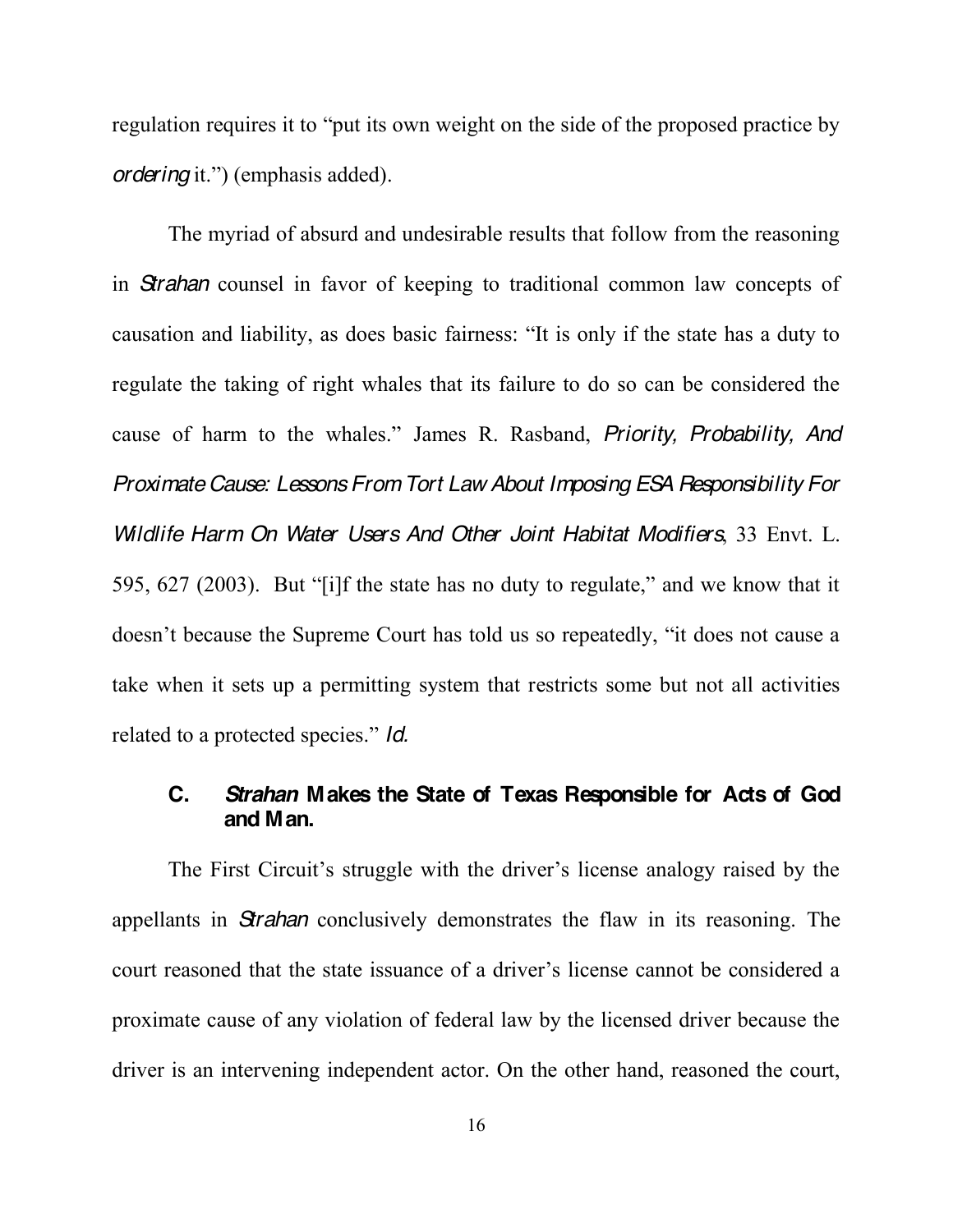the licensing of fishing equipment "does not involve the intervening independent actor [as] a necessary component" because "it is not possible for a licensed commercial fishing operation to use its gillnets or lobster pots in a manner permitted by the [state agency] without risk of violating the ESA by exacting a taking."  $127$  F.3d at 164.

The supposed distinction is ephemeral. It is not possible for a licensed driver to drive a car on Texas roads in a manner permitted by the state without risking a violation of the ESA by exacting a taking of one of the endangered species that routinely winds up as road-kill on Texas roadways. Despite the First Circuit's fervent denials, the driver's license analogy is exact, except for the fact that the causal link between state permits and "take" in the case at bar is far more attenuated than in the driver's license analogy.

State regulations simply cannot be considered a proximate cause of violations of federal law, any more than state refusals to enact federal law into their own statutes can be considered violations of federal law. In our federal system, the states and the federal government operate directly on individuals within their respective spheres of jurisdiction. A state-created right can only protect the holder from state law. It cannot be in conflict with federal law unless Congress has chosen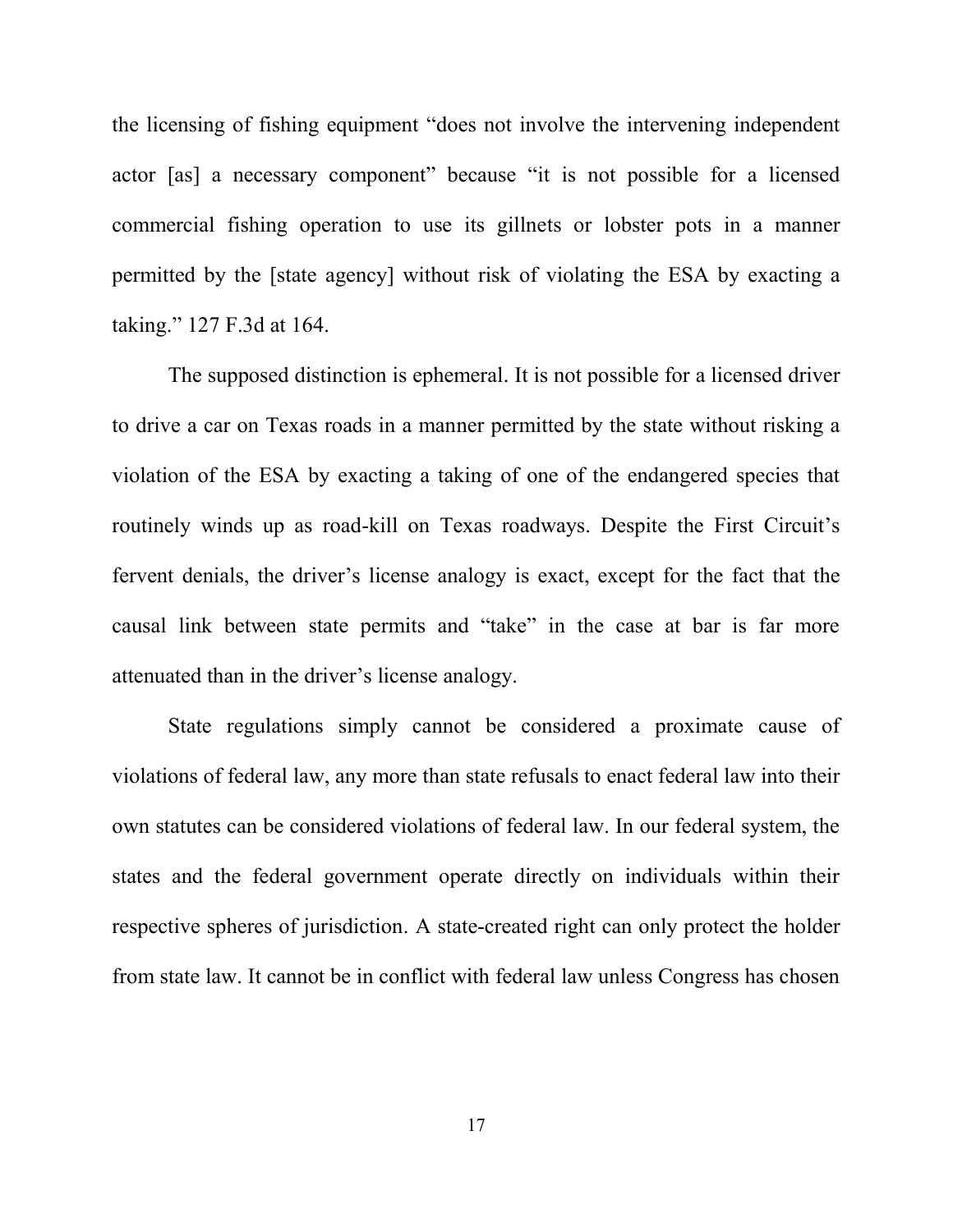to preempt the field, and here nobody has suggested that Congress has or could preempt state regulation of water rights.

The error of concluding that states can proximately cause violations of the ESA through their regulations is especially apparent in the case at bar, because of the intervention of a major independent actor, namely nature itself. Unlike the situation in *Strahan*, in which the licensed activity (fishing with certain equipment) could constitute a direct "take" in violation of ESA  $\S$  9, it is uncontested that the diversion of water from the San Antonio and Guadalupe river would not constitute a "take" in the absence of extreme drought conditions.

Where injury to wildlife results from acts of nature, rather than human agency (let alone state regulation), establishing proximate cause becomes an exercise in fantasy. In *Pacific Shores California Water District v. U.S. Army Corps of Engineers*, 538 F.Supp.2d 242 (E.D. Cal. 2008), the district court ruled that injury to a listed species had stemmed from unusual rainfall into lakes that dangerously raised their water level and created a risk of area flooding, rather than subsequent protective action permitted by the Army Corps of Engineers to breach sand bars between the lakes and the Pacific Ocean in order to cause a controlled flood. The plaintiff had complained that the Corps of Engineers was waiting too long to cause the controlled flood, and sought an injunction to force the Corps to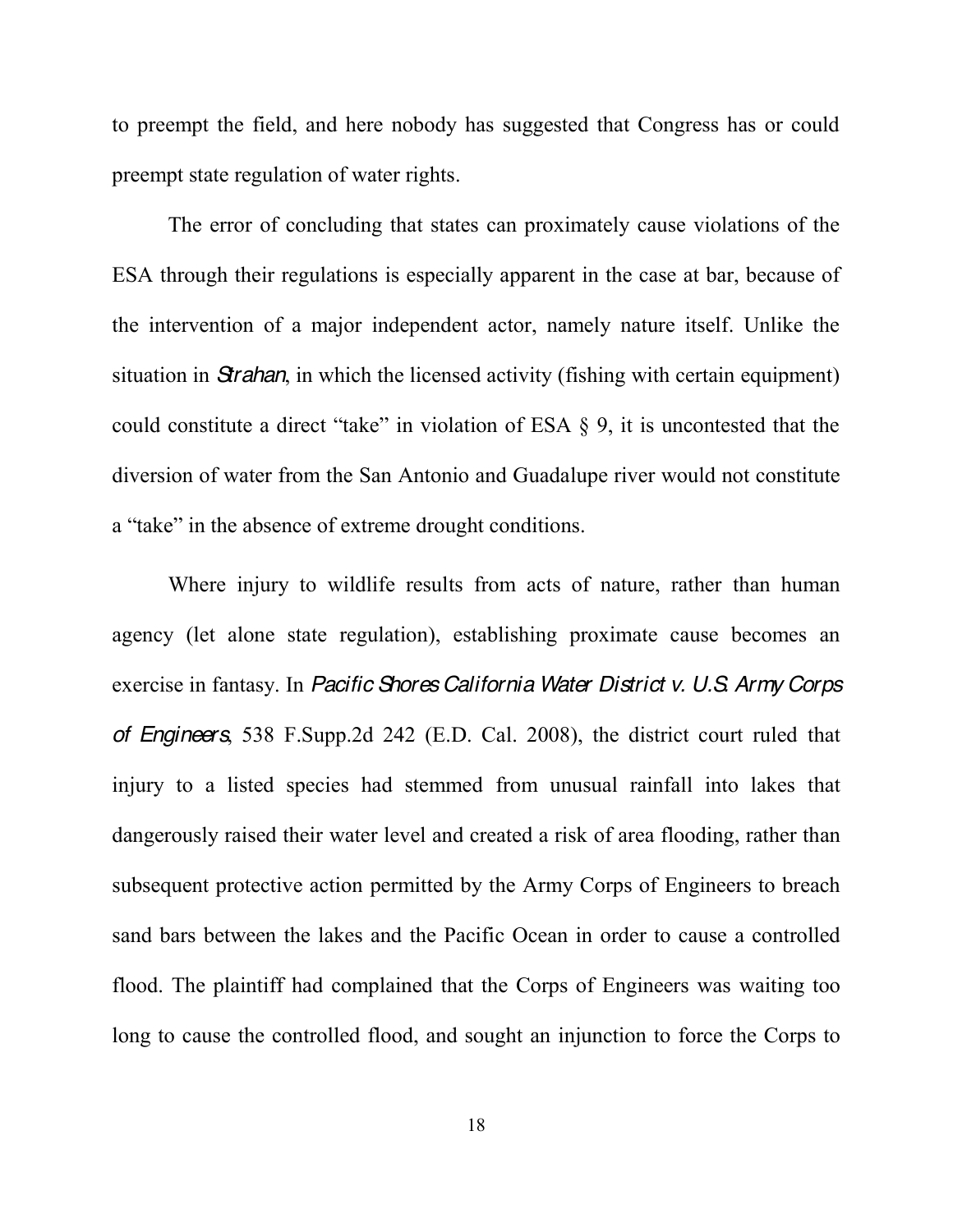breach the sand bars when the lake water reached a lesser depth. The district court refused to find that the Corps of Engineers had proximately caused the injury.

## **II. The Canon of Constitutional Avoidance Requires that This Court Reject TAP's Interpretation of the ESA.**

TAP's reading of ESA  $\S$  9 thus raises a major constitutional issue under the Supreme Court's federalism doctrine. As a law of general applicability, any incidental application of ESA § 9 to the states requires courts to examine whether there has been excessive intrusion into state functions. *Printz*, 521 at 932.

But where, as in the case at bar, ESA § 9 has been applied in a way that targets state governments exclusively, and forces them to be implements of federal regulation, *see New York*, 505 at 161, courts must inquire whether the ESA leaves state "independent and autonomous within their proper sphere of authority." *Printz*, 521 at 928. That inquiry turns on whether state cooperation with the federal program is voluntary or obligatory. If state cooperation is obligatory, then the Supreme Court requires a finding of unconstitutionality. That is just where TAP's reading of ESA § 9 leads.

Federal courts have long hewed to a canon that, where a statute is susceptible of two interpretations, one of which could make the statute unconstitutional, courts must avoid that interpretation and embrace a reading that preserves its constitutionality. *Parker v. County of Los Angeles*, 338 U.S. 327, 333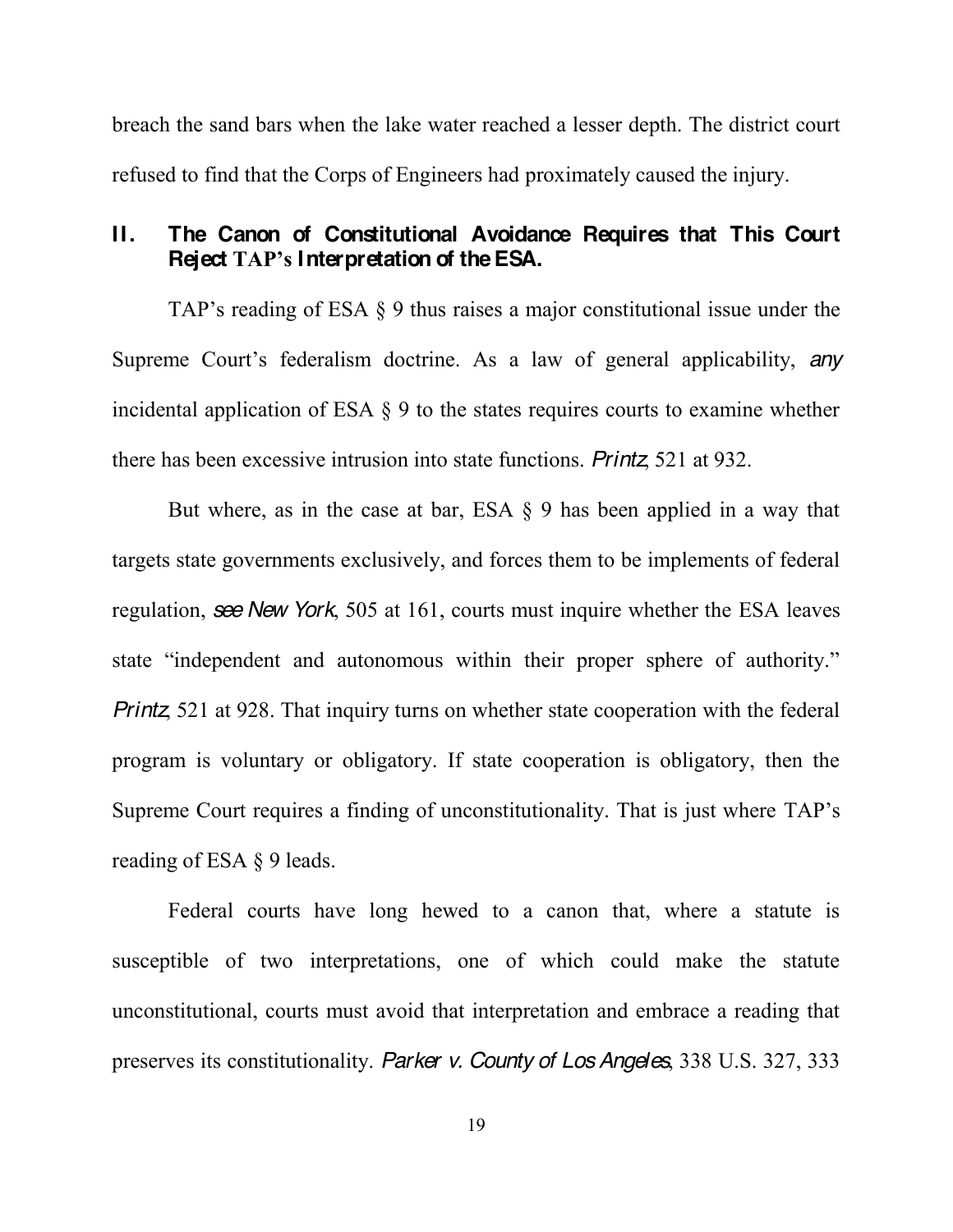(1949). This is a particularly clear-cut case for application of the canon of constitutional avoidance. The TAP's reading of ESA  $\S$  9 clearly departs from the natural reading of the text, which indicates a law of general applicability with incidental application to the states, and takes the law kicking and screaming into the realm of potentially violating state sovereignty through a tortured logic that has all kinds of undesirable public policy consequences.

It is not necessary for this court to agree with either interpretation of ESA § 9. If the court merely recognizes the constitutional issue, and *potential* unconstitutionality, engendered by the TAP's reading of the provision, then both the doctrine of constitutional avoidance, and due deference to the prerogatives of Congress, require this court to reject that reading. *See*, *e.g.*, *INS v. St. Cyr*, 533 U.S. 289, 299-300 (2001).

The district court's erroneous proximate causation analysis provides this court with ample room for deciding this case on non-constitutional grounds. "[N]ormally the Court will not decide a constitutional question if there is some other ground upon which to dispose of the case." Escambia County v. McMillan, 466 U.S. 48, 51 (1984) (*per curiam*).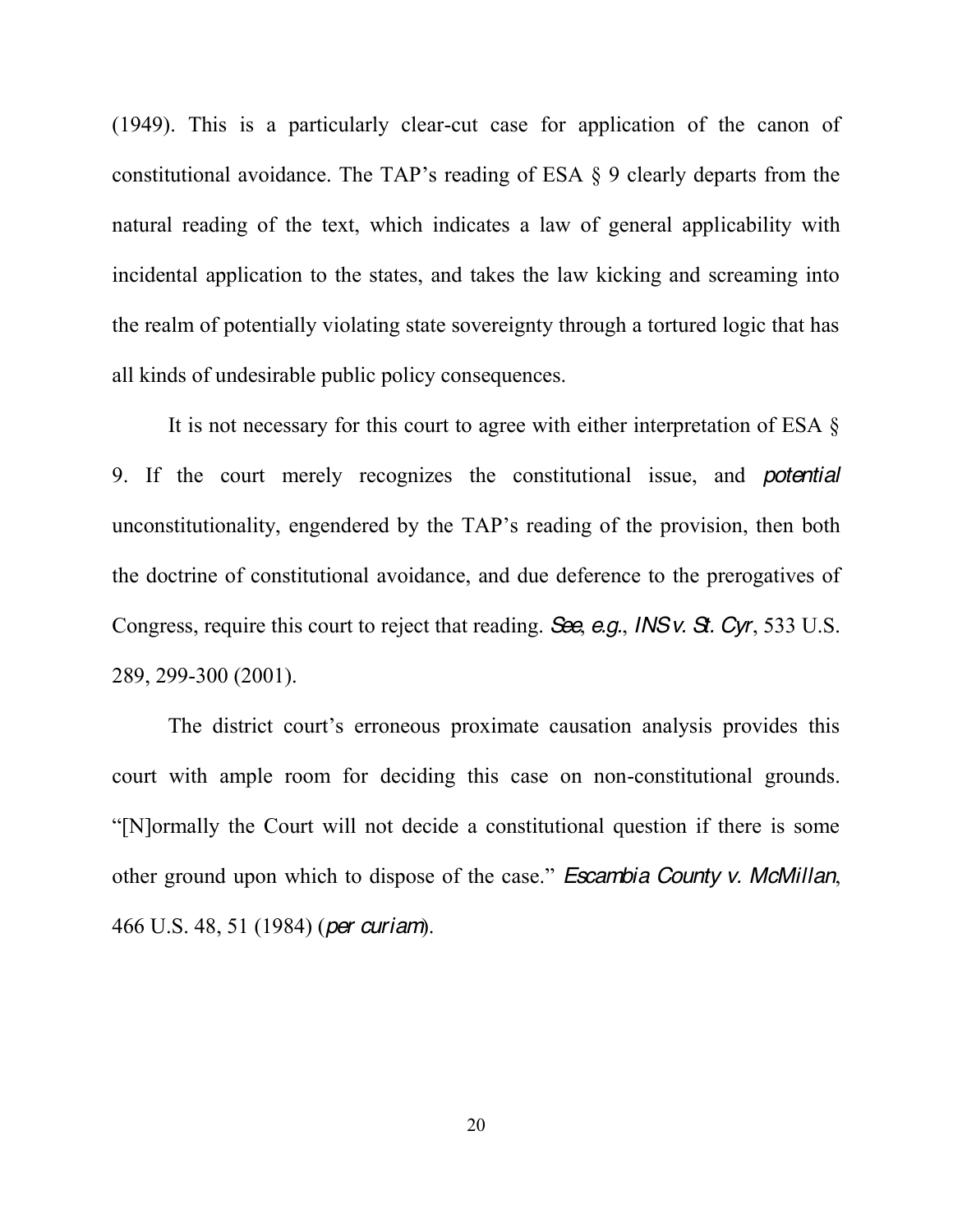## **CONCLUSION**

For the foregoing reasons, this Court should reverse the ruling below and hold that TCEQ has not violated the Endangered Species Act.

Respectfully submitted,

/s/ Mario Loyola

Mario Loyola Josiah Neeley *Counsel for Amicus Curiae*

Texas Public Policy Foundation 900 Congress Ave., Suite 400 Austin, TX 78731

May 9, 2013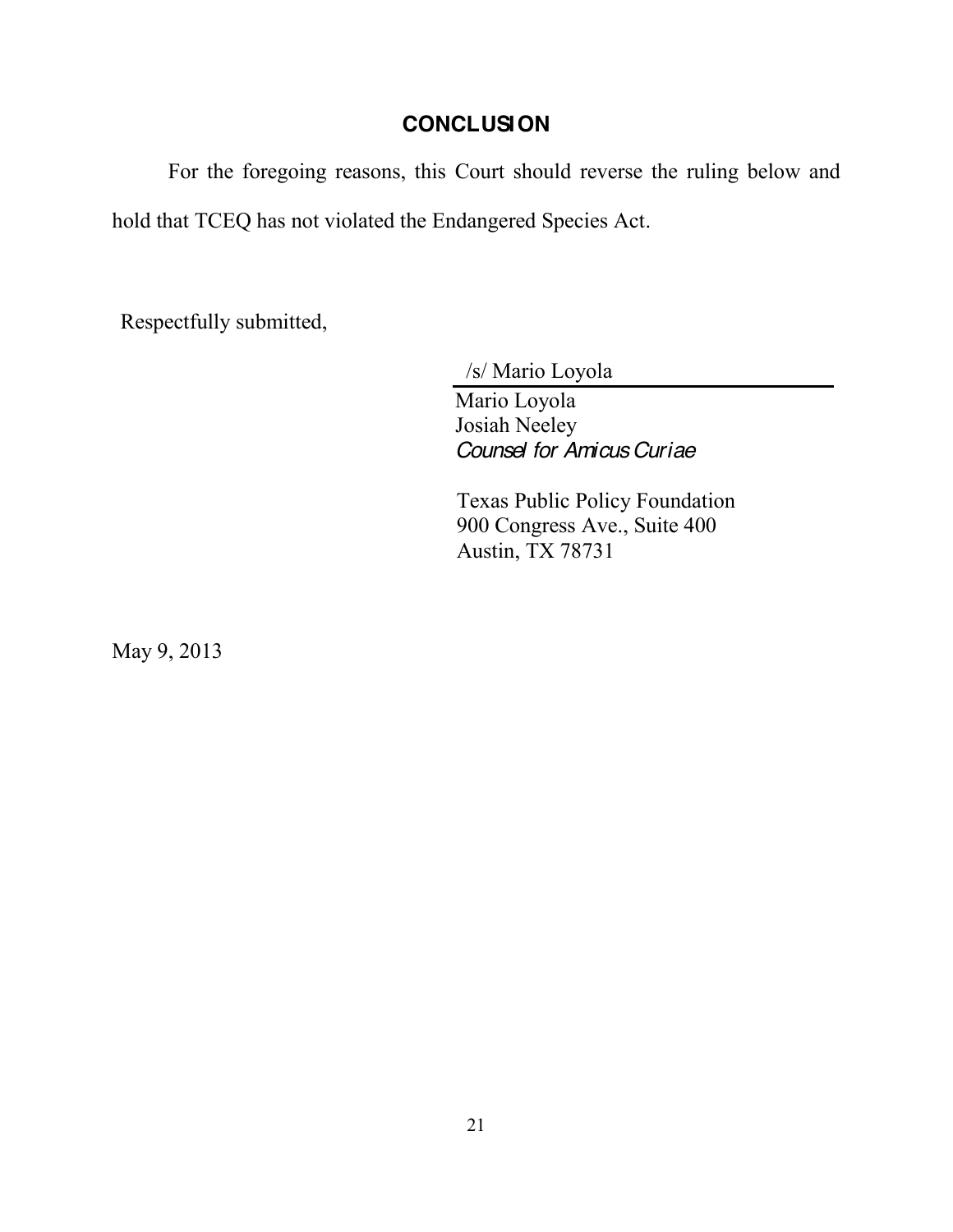## **CERTIFICATE OF COMPLIANCE**

Pursuant to Rule 32(a) of the Federal Rules of Appellate Procedure, I hereby certify that the textual portion of the foregoing brief (exclusive of the disclosure statement, tables of contents and authorities, certificates of service and compliance) contains 4,613 as determined by the word-counting feature of Microsoft Word 2000 in 14-point Times New Roman.

> Signed: /s/ Mario Loyola Mario Loyola Texas Public Policy Foundation

May 9, 2013